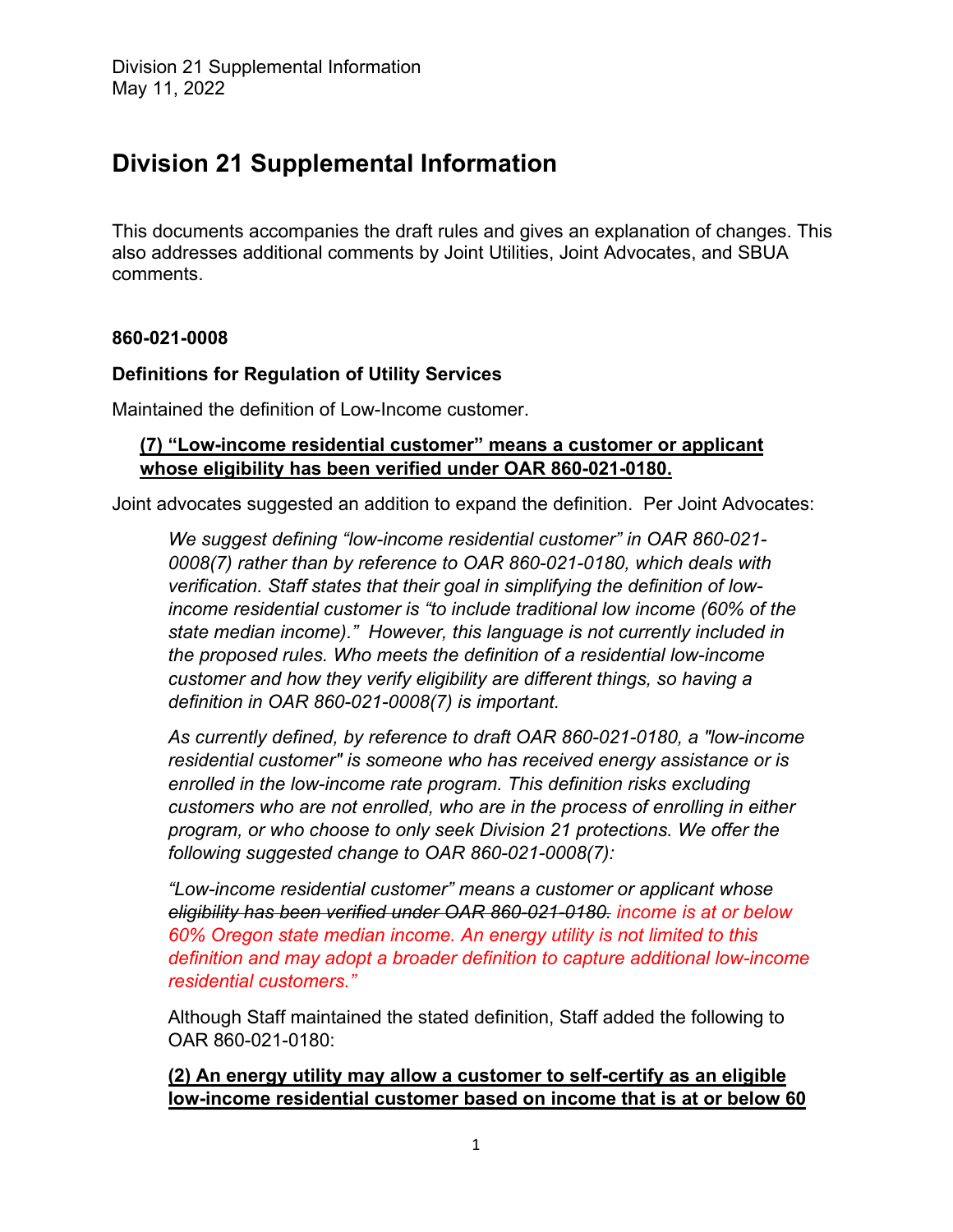# **percent of the Oregon state median income or participation in other lowincome assistance programs offered in Oregon.**

Throughout the definitions, Staff removed references to "his/her," changes Consumer Services "Division" to "Section," and makes other small administrative changes.

# **860-021-0009**

# **Applications for Utility Service from an Energy or Large Telecommunications Utility**

Removed Staff's previously added section that allows utilities to collect demographic data. Staff has removed this section from the rule to allow for consideration of specific information collection requirements as necessary in the future.

Joint Advocates do not agree with the removal and state:

*We recommend that Staff reincorporates the language allowing utilities to collect demographic data. Staff articulated the following reasons for removing this language:*

- *Allowing for consideration of specific information collection requirements as necessary in the future.*
- *The utilities did not believe it necessary as it is not prohibited and they do not plan to collect the data.*

*Reluctance by the utilities to collect demographic data limits our collective ability to understand how utility and PUC policies and programs are positively or negatively impacting, or failing to impact, specific communities. We cannot address issues that we cannot measure. Hence, the continued efforts by several of the Joint Advocates to encourage utilities to collect demographic data from customers who choose to provide it. This data collection is commonplace for organizations serving impacted communities.*

*Reincorporating language allowing utilities to collect demographic information seems especially important in light of utilities expressing in the past that they were not sure that they could collect that data.* 

Staff believes that this is an issue that requires more investigation including cooperation and collaboration with Oregon Housing and Community Services (OHCS). OHCS currently publishes an energy burden map, *Energy Use Intensity in Residential Housing in Oregon:*

[https://osugisci.maps.arcgis.com/apps/webappviewer/index.html?id=189e21ea4f694168](https://osugisci.maps.arcgis.com/apps/webappviewer/index.html?id=189e21ea4f694168ad519a18ef99ef60) [ad519a18ef99ef60](https://osugisci.maps.arcgis.com/apps/webappviewer/index.html?id=189e21ea4f694168ad519a18ef99ef60)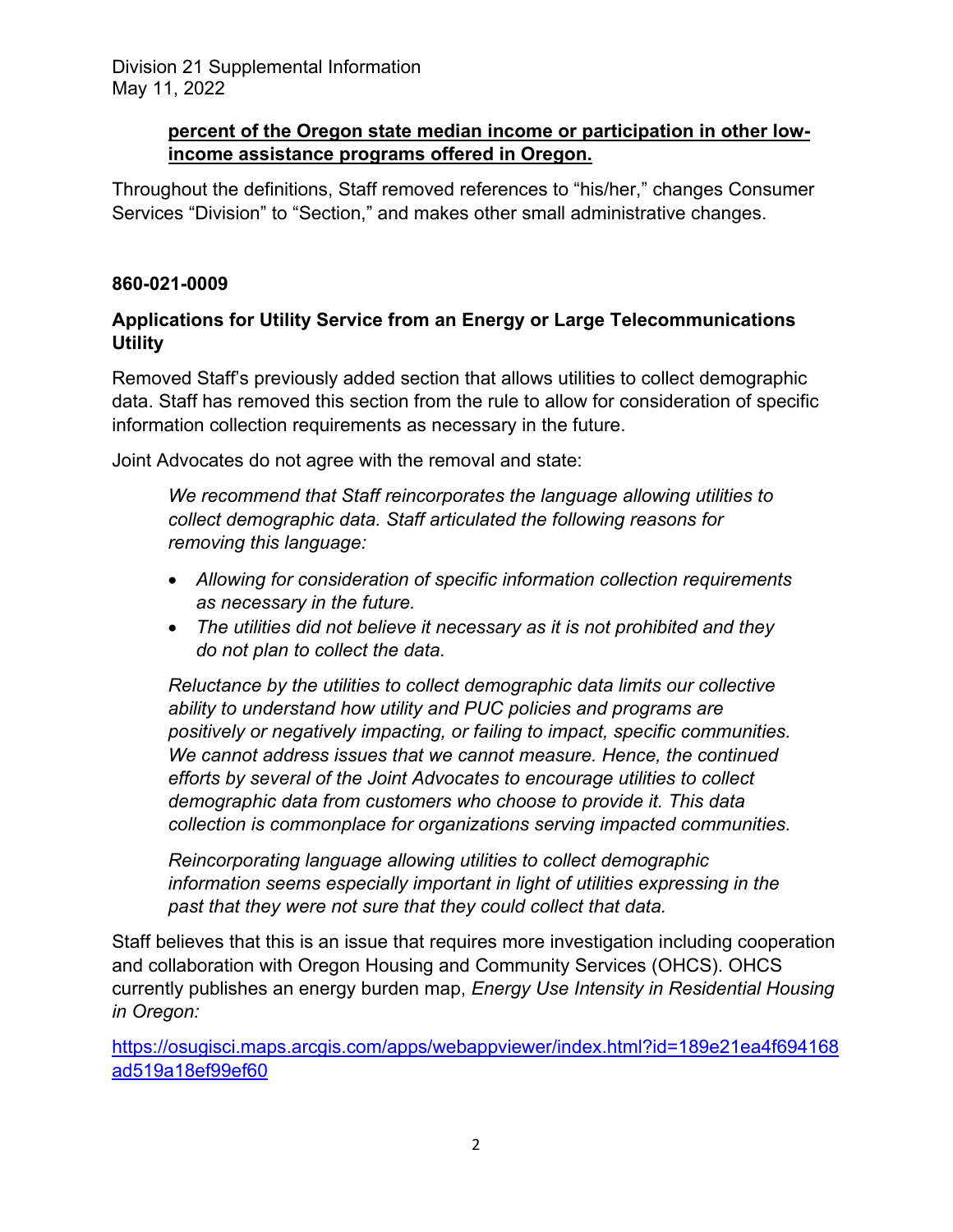Energy burden, more than other demographic data, is a key variable in utilities being able to focus programs and outreach. As a result, Staff continues to recommend that a clause in the rules allowing energy utilities to collect demographic data be omitted at this point in time.

No other changes were made to this rule.

# **860-021-0010**

## **Information for Utility Customers and Applicants**

Includes multiple administrative changes that deals with means of information provided from the utilities to customers. As the utilities state in its joint comments:

*"The Joint Utilities propose the ability to serve and distribute information to customers using modern communication channels (e.g., email, text message, etc.) if the customer has requested as such. Much of Division 21 language requires customer communications to go out via USPS or phone call. The Joint Utilities would like to amend this language so that as technology continues to grow, customers are able to receive notifications via their preferred form of communication."*

The rule also clarifies that the PUC's Consumers Services is a Section and not Division; and changes "him/her" to "**the customer,"** and adds **"where applicable"** in realization that not all utilities have local offices, and makes other administrative changes such as striking out references to telephone directories being distributed annually.

## **860-021-0011**

## **Multilingual Notices**

This rule (amongst others) changes "consumer" to "customer" for consistency throughout Division 21. Also changes "mail" to "send" to account for differing methods to transmit information to customers based on customer preference.

## **860-021-0015**

#### **Dispute Resolution**

Makes various administrative (non-substantive) changes that correctly label Commission's Consumer Services; updates email addresses; and corrects that hearings are conducted electronically, and not by phone.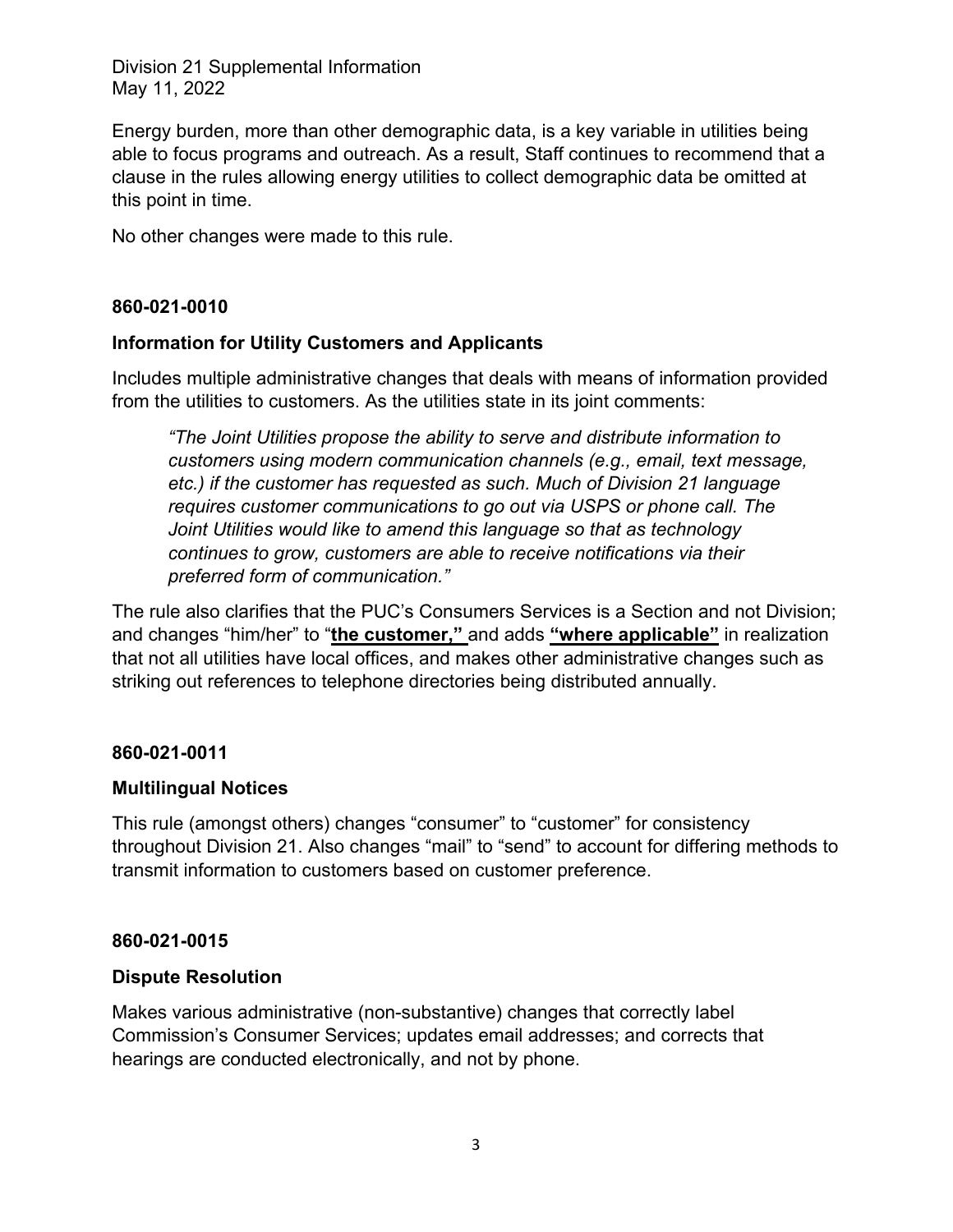## **860-021-0021**

# **Interruption of Utility Service**

In Section (2), Staff added **"employees"** when considering safety aspects.

Staff maintained, with additional edits, the Joint Utilities' request that Staff revise its original revision on section (3) to reestablish service within 21 days notification to the Commission of the interruption if it goes beyond 21 days.

Joint utilities stated:

*"The joint utilities suggest notification to the Commission rather than the Commission approving. In the event of a natural disaster that results in interruption of service beyond 21 days there is no recourse for requiring service to be reestablished until it is safe to do so."*

In its second round of comments, Joint Advocates stated:

*We are concerned about customers experiencing disconnection for more than 21 days and are curious about how the Commission plans on utilizing the information that it will gather during this notification process. We understand that in some circumstances, such as in a natural disaster scenario, it may be difficult and dangerous to reconnect a customer. However, the inquiry should not end here. In a more general situation, 21 days is a long time to be without power. We believe too long.*

*At the very least, the PUC should not only be notified that a customer is without power for more than 21 days but should disallow it unless there are good reasons. We urge Staff to go back to its original proposed language. We do not understand what the Commission would do with simple notification from utilities when they are unable to reconnect a customer for more than 21days. We also suggest that this topic is flagged for discussion at the April 6, 2022 workshop.*

Staff added additional language clarifying what information should be provided to the Commission.

**(3) In cases when the interruption of service lasts longer than 21 days, the utility shall notify the Commission; and provide the reasons for the continued interruption, the efforts to that date that the utility had taken to restore service, and what additional events or measures are required to restore service. Based on information provided, or a failure to provide the required information, the Commission may impose any of the sanctions available to it by law on a utility that has failed to restore service after 21 days.**

Section (4) addresses efforts that an energy utility is required to contact customers.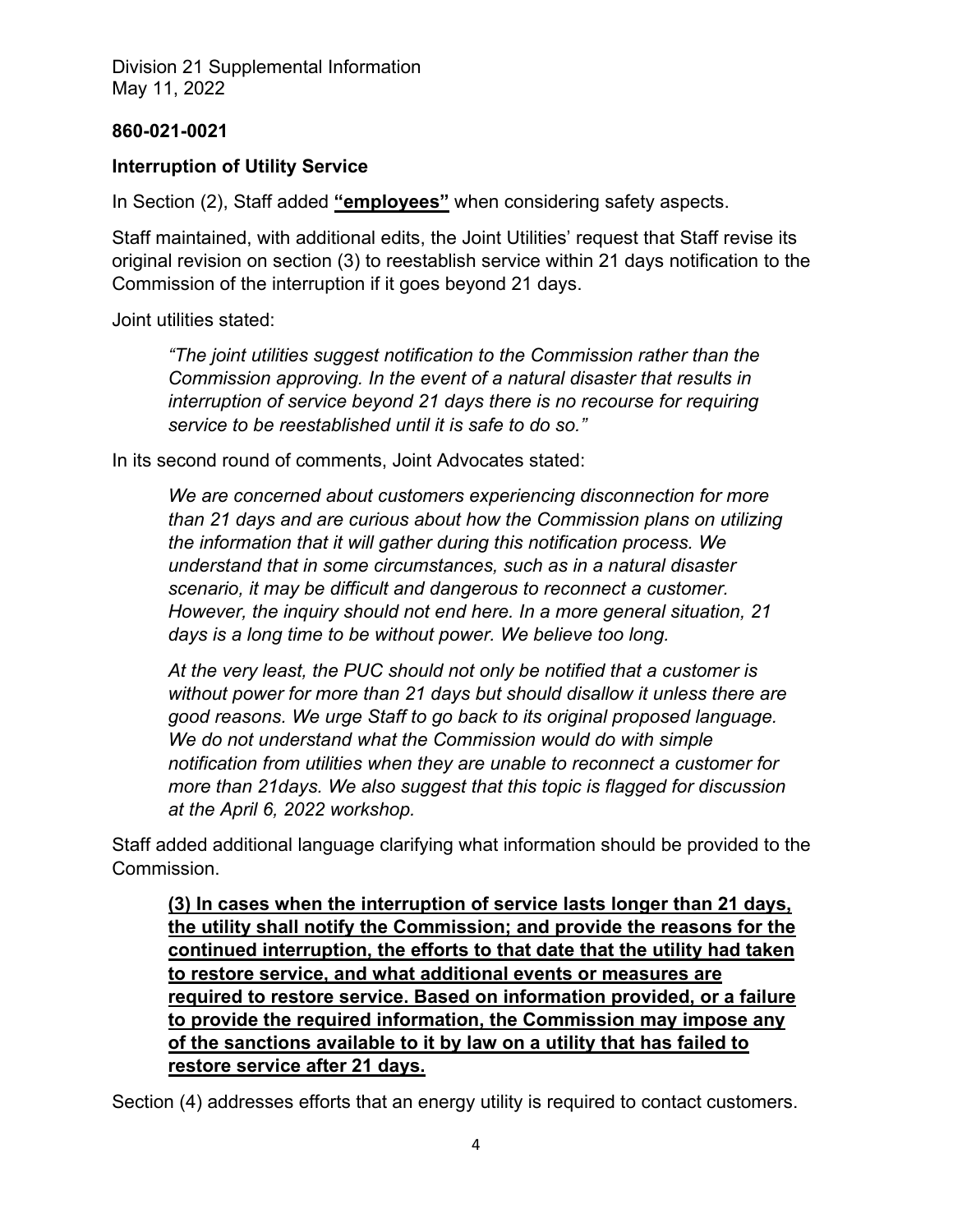It is also important to note that the rule states in Section (5):

(4**5**) In addition to the requirements above, electric utilities shall comply with OAR 860-023-0080**1** through 860-023-0160**1**, which set additional requirements for electric service reliability and reporting.

The additional requirements (860-023-0161, Major Event Filing by Electric Companies) address certain aspects of Joint Advocates comments.

"**Electronically**" was also an option for utilities to notify customers in Section (4):

## **860-021-0126**

## **Late-Payment Charge**

Added the customer protection for low-income customers in new section (3):

## **(3) An energy utility shall not impose late-payment charges on the accounts of low-income residential customers.**

In its comments submitted April 25, 2022, SBUA suggests that "*late fees be reduced or perhaps be eliminated accordingly."*

Utilities are required to list late payment charges in its tariffs; and the rule currently places certain boundaries on the imposition of late fees including not being applied to time payment arrangements and equal pay plans. Staff does not recommend that late fees be eliminated.

SBUA also requests that certain rules should add *"small commercial customer"* where indicated by the headings. In the rules cited by SBUA (-0126, -0326, -0330), the rules have certain distinction for residential that neither apply to nor intended for small commercial customers.

## **860-021-0135**

## **Adjustment of Utility Bills**

Changes "consumer" to "customer" in section (5)(c).

## **860-021-0180**

## **Verification of Eligibility for Low-income Residential Customer**

In section (1), Staff took Joint Advocates suggestion of rewording (1)(b).

Staff added a new Section (2), to allow customer self-certification.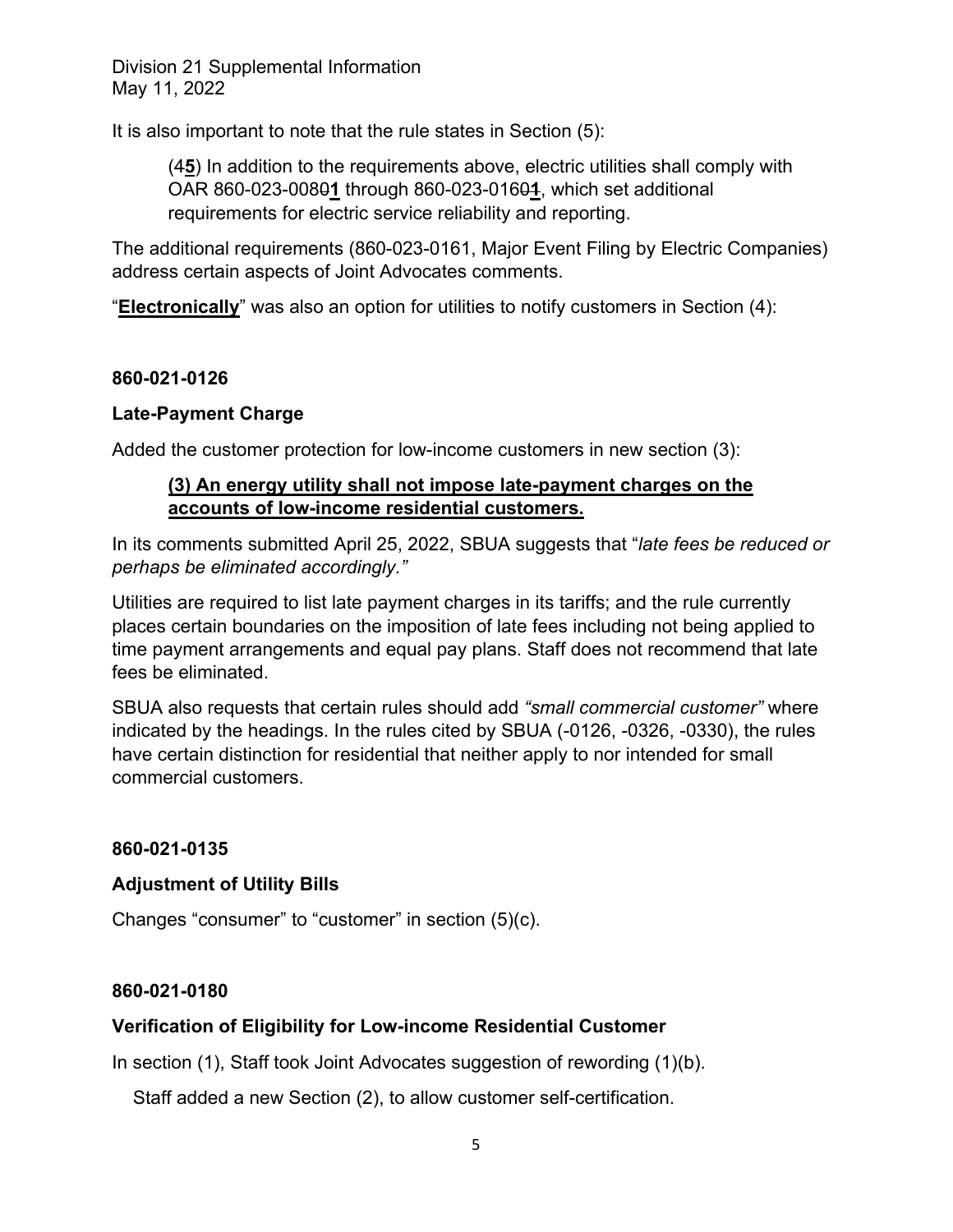**(1) A residential customer shall qualify as an eligible low-income residential customer for purposes of OAR 860-021-0205(5), OAR 860- 021-0210, OAR 860-021-0330, or OAR 860-021-0420 through the following methods:**

- **(a) The customer is a recipient of energy assistance through the Low-Income Home Energy Assistance Program (LIHEAP) or the Oregon Energy Assistance Program (OEAP) or an energy assistance program offered by an energy utility; or**
- **(b) The customer is enrolled in any of the utility's income-qualified energy assistance programs, including any program offered by a utility to residential customers based on differential energy burdens based on factors that affect affordability pursuant to ORS 757.230(1).**

**(2) An energy utility may allow a customer to self-certify as an eligible lowincome residential customer based on income that is at or below 60 percent of the Oregon state median income or participation in other lowincome assistance programs offered in Oregon.**

**(3) An energy utility may require a low-income residential customer to verify or recertify eligibility as per section (1) of this rule on an annual basis if the customer is to remain an eligible low-income residential customer.**

Staff added a new section (2) that allows for self-certification based on "income at or below 60 percent Oregon state median income or participation in other lowincome assistance programs offered in Oregon." This change allows selfcertification, potentially resulting in alignment with discounted bill programs offered by the utilities. Please note that Sections (2) and (3) uses "may" which confers a right, power or privilege.

In comments submitted on April 1, 2022, Joint Advocates state their belief that disconnect protections should be extended to *Functional and Access Needs/At Risk Populations* and state:

*We appreciate Staff's perspective that the Division 21 rules were written for low-income protections. We offer that energy burden, energy poverty, lowincome and financial vulnerability do not begin at 60% of SMI. Many lowincome people at risk of disconnection, and who live with energy burden and energy poverty, will not be protected by Division 21 protections or maybe even by the programs that emerge from HB 2475 implementation. Some of them will be Functional and Access Needs/At-Risk Populations.*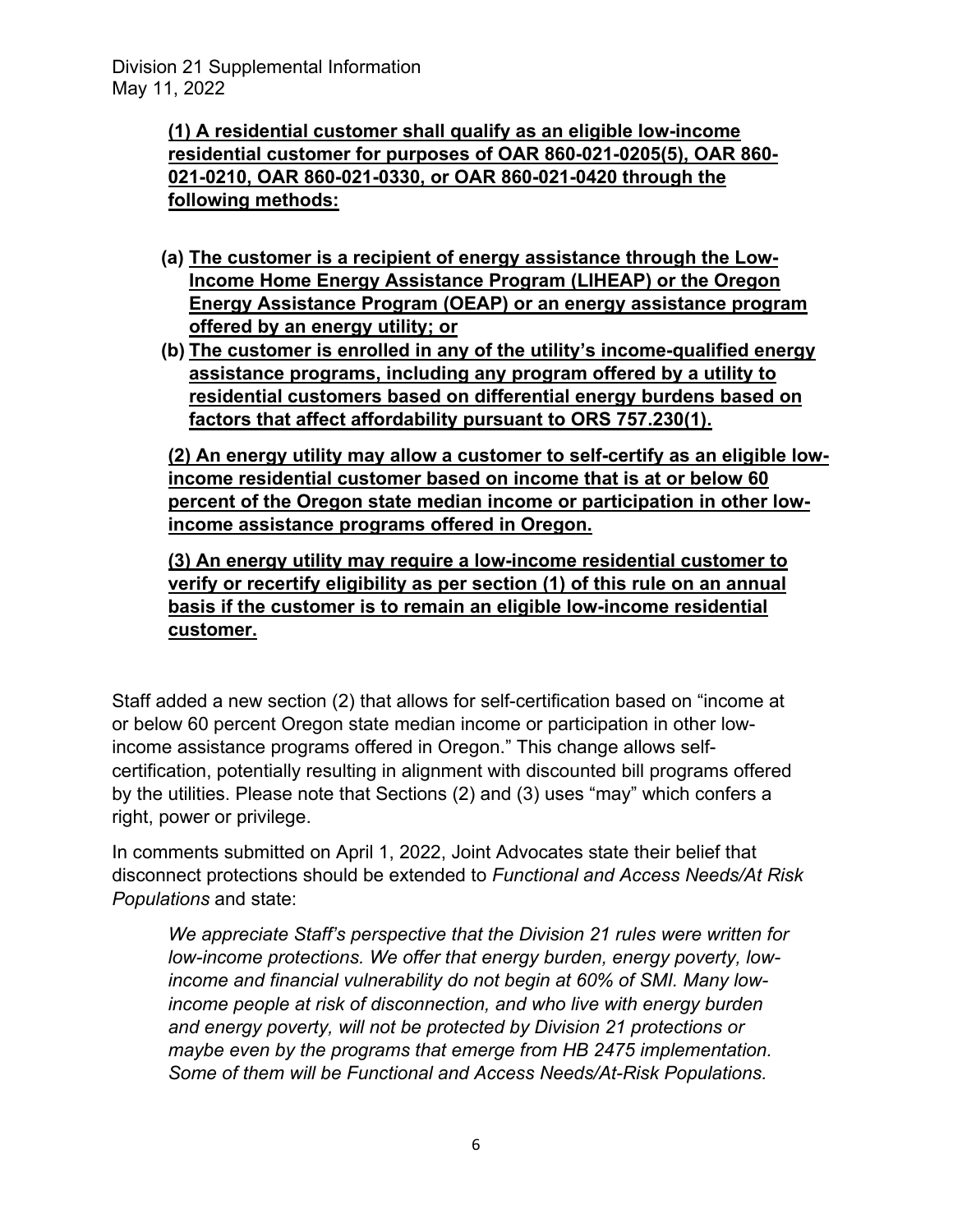> *While this rulemaking may not be the forum where the PUC chooses to address this reality, we must center it in our work in utility regulation.*

Staff continues to believe that the current focus should be low-income protections. With the exception of low-income and medical certificates, utilities do not have the ability to identify customers that may fall into *Functional and Access Needs/At Risk Populations.* Staff believes that there is a measure of subjectivity into trying to determine if a customer that is not low-income requires additional protections.

Staff also believes it is important to note that disconnections are a drawn out process, and customers have the ability to work with utilities to stay connected including discounted rates, partial payments, and TPAs.

# **860-021-0200**

# **Establishing Credit for Residential Utility Service**

Staff accepted Joint Utilities suggested changes that clarifies requirements in section (1) of the rule that now reads:

(1) An applicant or customer may demonstrate satisfactory credit for new or continuing service by showing any of the following, provided that a deposit is not required under section (2) of this rule: Received 12 months of continuous utility service of the same type applied for (energy or telecommunications) during the preceding 24 months and the utility can verify **a prior service account in the customer or applicant's name**, either by contacting the former utility or through an authorized letter provided by **the applicant or customer from the** former utility on utility letterhead **that** to includes the **following:**

- **(a) Name(s) of the responsible person(s) on the account;**
- **(b) Date of service;**
- **(c) A statement that the customer was not disconnected for nonpayment during the final 12 months of service; and**
- **(d) A statement that the applicant or customer voluntarily terminated service and timely paid for all services rendered.**

dates of service and presented by the applicant, customer or former utility, that the applicant or customer voluntarily terminated service and timely paid for all services rendered.

Section (2)(b) removes the need for a low-income residential customers to pay a deposit by stating:

(2) An applicant or customer may be required to pay a deposit at the time of application for new or continued service when: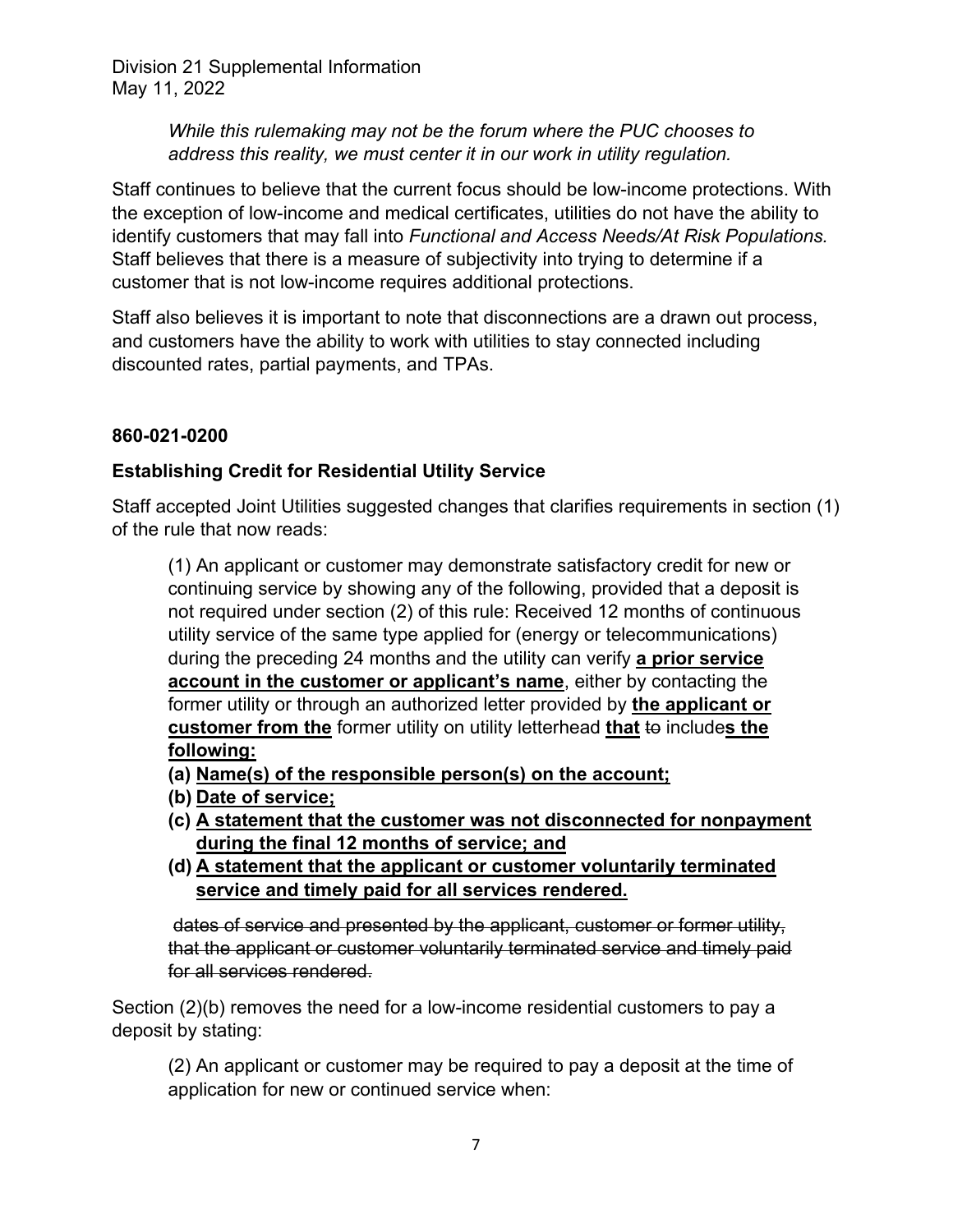> (b) The applicant or customer received the same type of utility service from it or any Oregon energy or telecommunications utility, as defined in ORS 757.005 or 759.005, within the preceding 24 months and owed an account balance that was not paid in full when service was terminated. Subsection (2)(b) of this rule does not apply to a customer who registered a dispute with the Commission within 60 days after service was terminated and who paid all undisputed or adjudicated amounts **or is a low-income residential customer**; or

Section (3) clarifies methods of establishing credit in lieu of paying a deposit:

(3) In lieu of paying a deposit, an applicant or customer may:

(a) Provide the energy or large telecommunications utility a written surety agreement from a responsible party to secure payment in an amount equal to two months' average usage, **which may be transferred to the responsible party's account as established in OAR 860-021-0334.** For purposes of section (3) of this rule, a responsible party is a customer **of**with the same utility **that has maintained credit in good standing for the preceding 12 months without receiving a past due notice or incurring involuntary disconnection.** who meets one of the qualifying conditions outlined in section (1) of this rule The surety agreement obligation will automatically terminate should the responsible party no longer meet the conditions set forth herein. In the event a responsible party is subsequently found not to qualify, the applicant or customer will be required to either pay a deposit or obtain a written surety agreement from another responsible party. The surety obligation ceases when the customer establishes good credit;

## **860-021-0205**

## **Deposit Payment Arrangements for Residential Energy Utility Service**

Section 1 adds a reference to OAR 860-021-0335(1) and (2) Refusal of Service, concerning when a utility requires a deposit to prevent refusal of service; changes the 30 day and 60 day requirement of paying installments to "two subsequent monthly bills;" and clarifies that a low-income customer is not required to pay a deposit.

(1) **Except as provided in OAR 860-021-0335(1) and (2), w**When an energy utility requires a deposit, the customer or applicant may pay the deposit in full or in three installments. The first installment is due immediately; the remaining installments are due **with the subsequent two monthly bills 30 days and 60 days**after the first installment payment. Except for the last payment, installments shall be the greater of \$30 or one-third of the deposit. **An energy**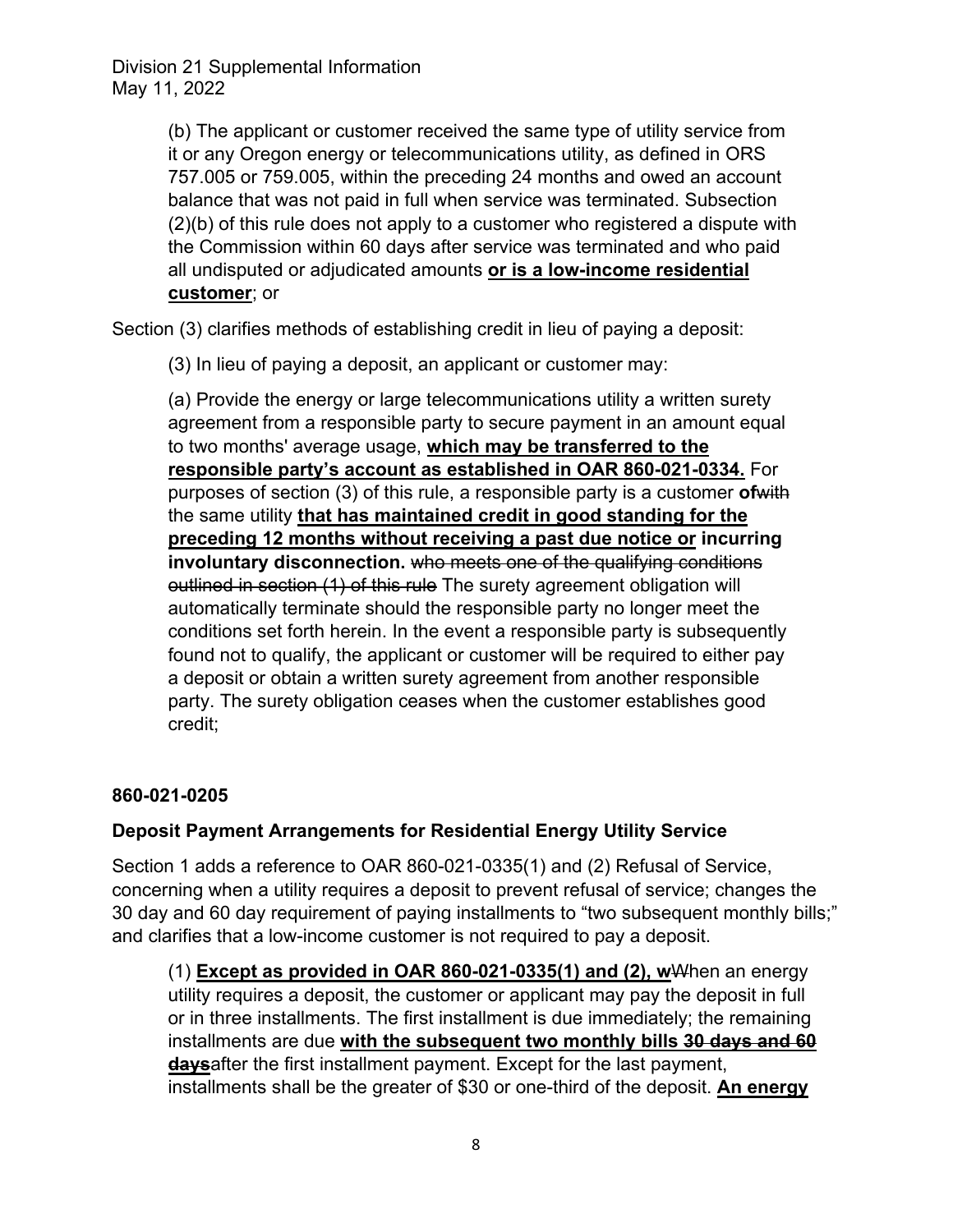# **utility shall not require a low-income residential customer to pay a deposit.**

Section (4) clarifies that the two subsequent payments cannot be within the same "billing" period.

## **860-021-0215**

## **Refund of Deposits for Residential and Nonresidential Utility Service**

Includes a new Section 6 concerning refunds to low income customers.

**(6) An energy utility that collects or has collected a deposit from a lowincome residential customer must apply or return the deposit as outlined in this section.**

**(a) For a low-income residential customer, the energy utility will return the deposit within two billing cycles.**

**(A) The deposit will first be applied to any outstanding balance on a low-income residential customer's account. If there are any remaining funds, the funds will be applied to the customer's account or returned by check mailed to the last-known address.** 

**(B) If a low-income residential customer account is current, the deposit will be applied to a customer's account or returned by check mailed to the last-known address.**

**(C) For a low-income residential customer that pays the deposit in installments per section (1) above, the energy utility will return the deposit within two billing cycles, after the last installment payment is made.**

It is important to note that the new Section 6 would basically become seldom utilized after adoption of these rules as energy utilities will not be collecting deposits from lowincome customers pursuant to OAR 860-021-0205(1).

## **860-021-0305**

## **Grounds for Disconnecting Utility Service**

Section (5) specifies calendar days for when utility service may be disconnected by an energy utility or large telecommunications utility:

(5) When the customer requests the utility to disconnect service or close an account or when a co-customer fails to reapply for service within 20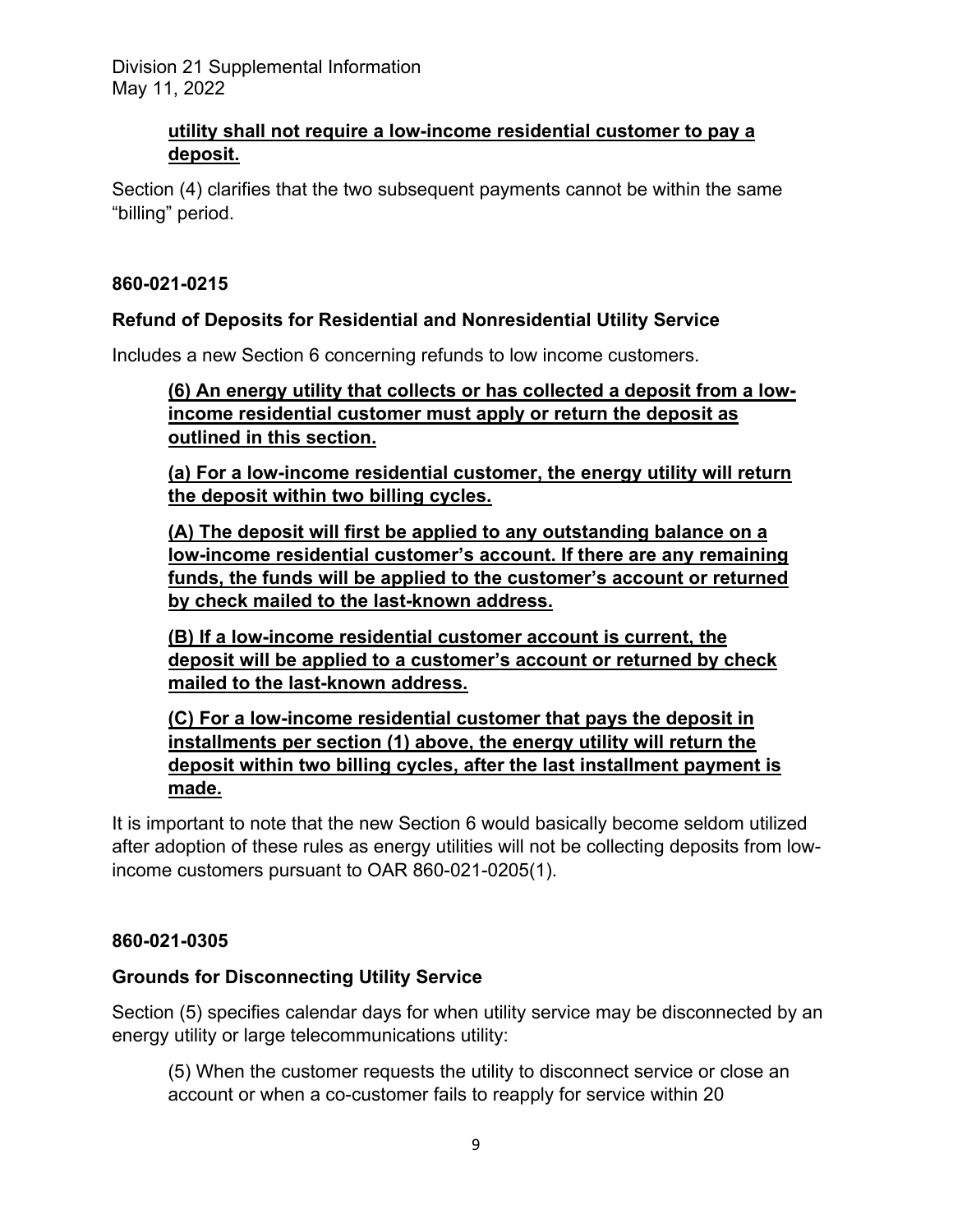> **calendar** days after a joint account is closed by the other co-customer, so long as the utility has provided a notice of pending disconnection.

The rule also adds a new section (10) that addresses customer load information and damage to the system:

# (**10) When a customer fails to disclose reasonably accurate customer load information which results in damage to utility equipment results.**

Staff also added a new section (12) of disconnection times that were included in the UM 2114 Stipulated Agreement. This addition should help reduce the need for after hour reconnections.

# **(12) An energy utility must make best efforts to perform service disconnections for non-payment between the hours of 8:00 am and 2:00 pm to facilitate responsive, same-day reconnection of service.**

# **860-021-0320**

# **Disconnection of Service on Weekends and Holidays**

Administrative change to reflect that Consumers Services is a Section, not Division.

# **860-021-0326**

# **Disconnection of Gas or Electric Service to Tenants**

Revises and adds clarifying language concerning contacting a tenant when there is a possible disconnection:

(1) When an energy utility's records show that a residential billing address is different from the service address, **and the utility has reason to believe that the service address is not occupied by the customer or cocustomer,** the utility must provide a duplicate of the five-day disconnect notice **to the occupants of the premises in the manner described in** required under OAR 860-021-0405(6)**.** for gas and electric service to the occupants of the premises in the manner described in 860-021—0405(6) unless the utility has reason to believe that the service address is occupied by the customer. **The five-day disconnect notice must be addressed to "tenant" or "occupant" and must include a statement regarding the impending disconnection of utility service, the earliest date for disconnection and an explanation of the Commission's complaint process and toll-free number.** This requirement is satisfied by serving a notice addressed to "Tenants" in the same manner provided for in 860-021-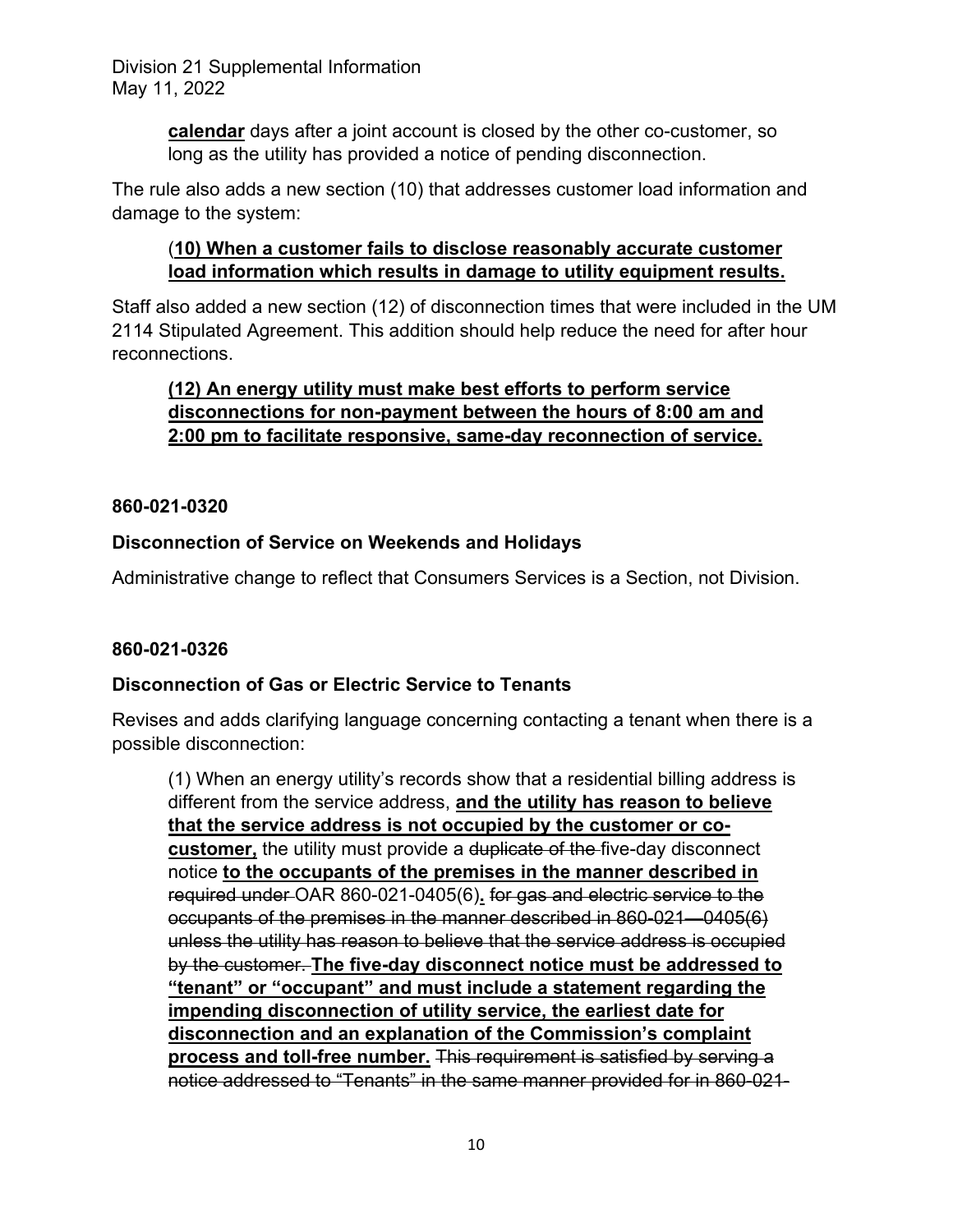> 0405.The notice to occupants need not include the dollar amount owing **or the reason for disconnection**.

Section (2) makes an administrative change to reflect that Consumers Services is a Section, not Division.

## **860-021-0328**

## **Reconnection of Residential Energy Utility Service**

Section (2) adds a protection for low-income customers:

(2) Each energy utility must provide a means by which an applicant or customer may contact the utility on a Business Day so that the applicant or customer may pay applicable charges**, apply for verification as a lowincome residential customer under OAR 860-021-0180**, submit any necessary credit information, and request reconnection of service. A Business Day is defined as Monday through Friday, 8:00 a.m. to 5:00 p.m., excluding state- or utility-recognized holidays.

Section (3)(A) adds reference to utility holidays:

(A) For a request for reconnection received during the Business Day, Monday through Thursday, service must be restored by 5:00 p.m. the following day, except when the following day is a state **or utility** recognized holiday.

Section (7) adds a reference to OAR 860-021-0330, Reconnection Fee for Utility Service.

Joint Advocates asked for clarification on the amount of days that a utility would not need to reconnect a customers based on Section (3) of the rule. Based on the circumstance the disconnection could be less than a day or greater than three days depending on when a holiday begins on Friday.

## **860-021-0330**

## **Reconnection Fee for Utility Service**

Staff maintained its language concerning reconnection fees; however, adds a new Section (1)(b) that addresses electric utilities that do not have to disconnect remotely:

(1) When a utility service is disconnected pursuant to OAR 860-021-0305, the energy or large telecommunications utility may charge the reconnection fee in its tariff**, except as provided below:**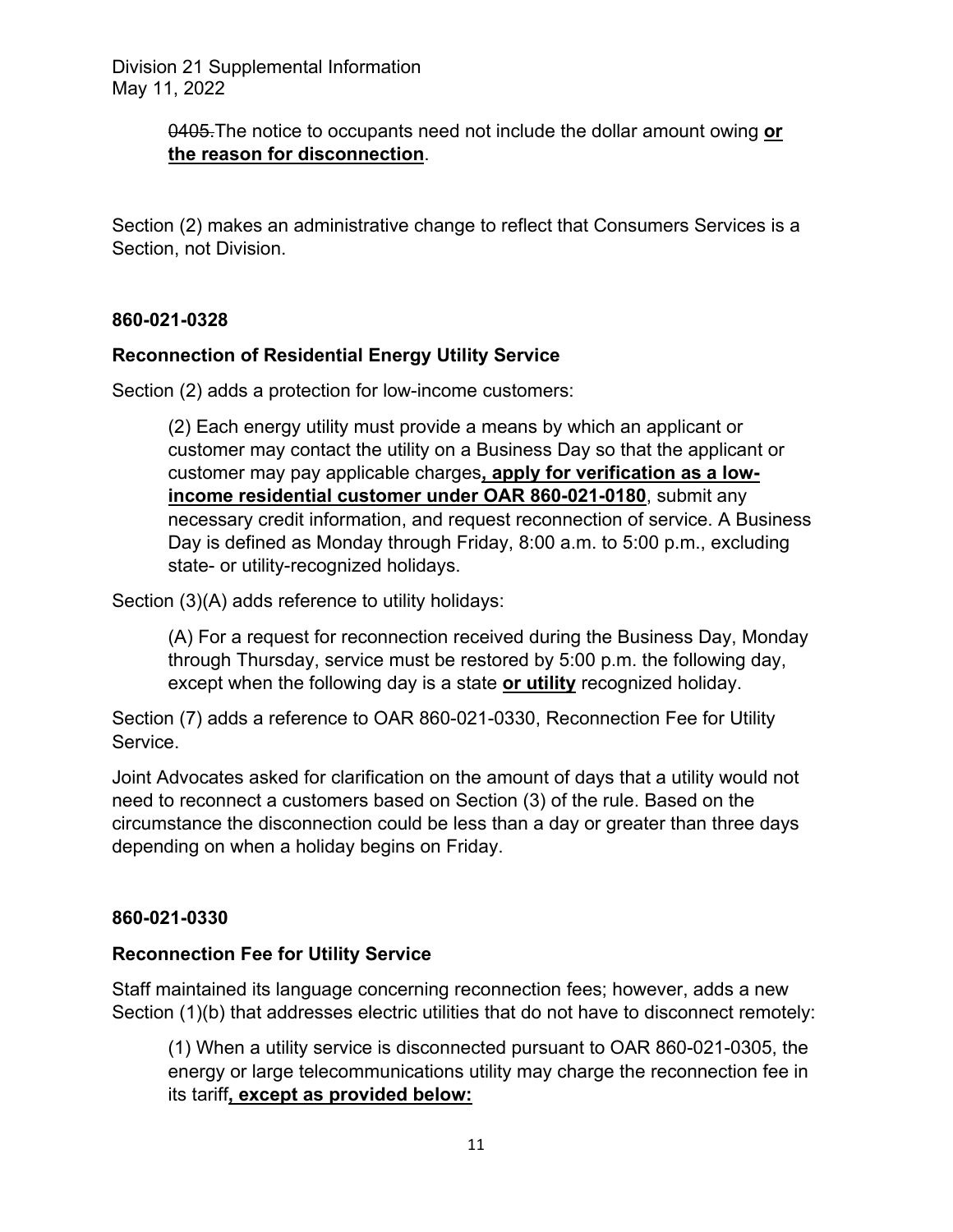**(a) For electric utilities that have the ability to perform remote reconnection, the electric utility may not assess a reconnection fee for low-income residential customers for the first two reconnections in a calendar year.**

**(b) For electric utilities that do not have the ability to perform remote reconnection, the electric utility may not assess a reconnection fee for low-income residential customers for the first reconnection in a calendar year.**

**(c) For natural gas utilities, the natural gas utility may not assess a reconnection fee for low-income residential customers for the first reconnection in a calendar year.**

**(d) Sections (a) (b), and (c) above do not apply to After Hour Reconnect as described in OAR 860-021-0328(7)(b).**

The Joint Utilities stated the following on the two waived fees:

*The Joint Utilities recommend waiving the first reconnection fee in a calendar year instead of breaking this out by fuel type. For some electric utilities, the customer does not have a choice to have a remote capable meter so the Joint Utilities do not feel the customer should be treated different based on their meter type.*

Staff disagrees with Joint Utilities comments. Remote reconnections are performed easier as compared to rolling a truck; and have minimal incremental costs. Additionally, joint utilities recognize notification difference (OAR 860-021-0405) for customers that can be disconnected remotely.

Joint Advocates state:

*We are concerned that the 1-2 cap on annual reconnection fee waivers per eligible customer in the proposed 860-021-0330(1) and (2) may be arbitrary. For that reason, we call for a more data driven determination of the appropriate cap. Specifically, we encourage Staff to request data from the utilities about the number of reconnections for customers that would be eligible for these protections (i.e. using the number of reconnections for energy assistance recipients as a proxy). That data would help us determine a potentially more appropriate cap on annual reconnection fee waivers.*

Responses from utility data requests indicate that a relatively low number of lowincome residential customers were reconnected twice (14 – non-remote; 9 remote) and only two (remote) reconnected more than twice from the period of August 1, 2021 to January 31, 2021.

Joint Advocates go on to say: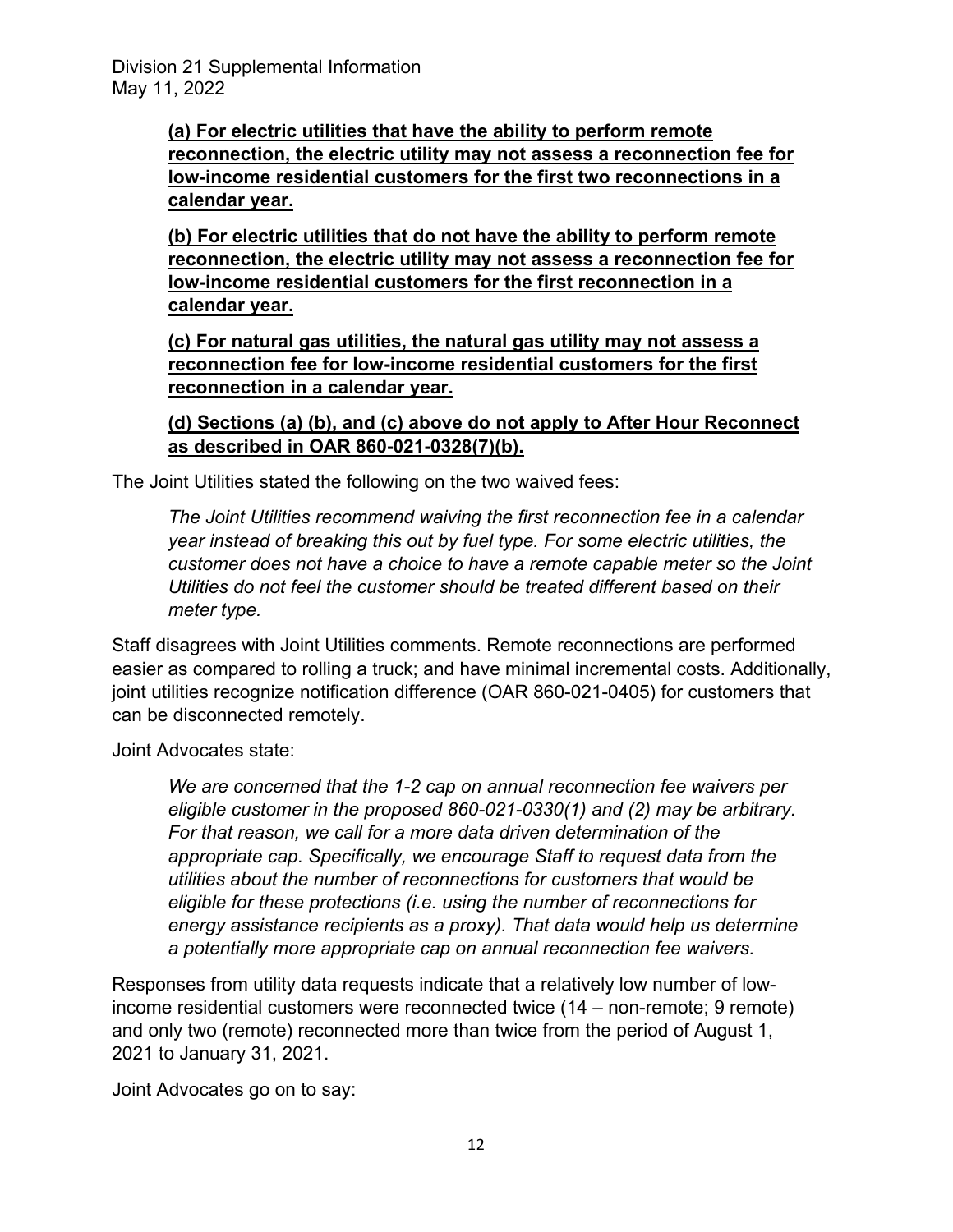> *Additionally, we encourage Staff to amend language excluding after-hours reconnections from the waiver in the proposed 860-021-0330(3). After-hour reconnections should be eligible for waiver at least in a limited set of circumstances, like when the customer has a medical certificate or other vulnerability factor, when severe weather or poor air quality are on the horizon, or in the context of wildfires.*

## And:

*We reiterate our request that customers be granted some fee waivers for after-hours reconnections, at least for customers with specific circumstances. Accordingly, we are concerned about the prohibition on fee waivers for after-hour reconnections. We understand that there may be some concern when reconnection is not safe due to hazardous occurrences like wildfires; however, this does not justify an outright ban on fee waivers for after hour disconnections.*

Staff believes that the revised rule offers adequate protections to low-income customers without placing additional costs to the system. Data received from utilities (August 2021 through January 2022) demonstrate that after-hour reconnections for low-income residential customers are low (98) in comparison to total customer counts; consisting approximately 10% of low-income residential customers reconnections. Of these 98, 29 were remote reconnections by PGE.

Concerning special case after hour reconnections, the utilities already handle medical certificate customers with extra care. Severe weather or poor air quality reconnections are addressed in OAR 860-021-0406 and 0407.

The addition to OAR 860-021-0305 should maintain after hour reconnections at a relatively low level as it gives customers time to request same day reconnection during hours of operation.

# **(12) An energy utility must make best efforts to perform service disconnections for non-payment between the hours of 8:00 am and 2:00 pm to facilitate responsive, same-day reconnection of service.**

An important aspect of disconnections is that disconnections cannot occur on holidays, weekend, and for the most part on Fridays. There are costs associated with after hour connections that should not be placed on the system.

Additionally, active participation by the customer with the utility concerning the reconnect situation, should alleviate many after hour reconnections.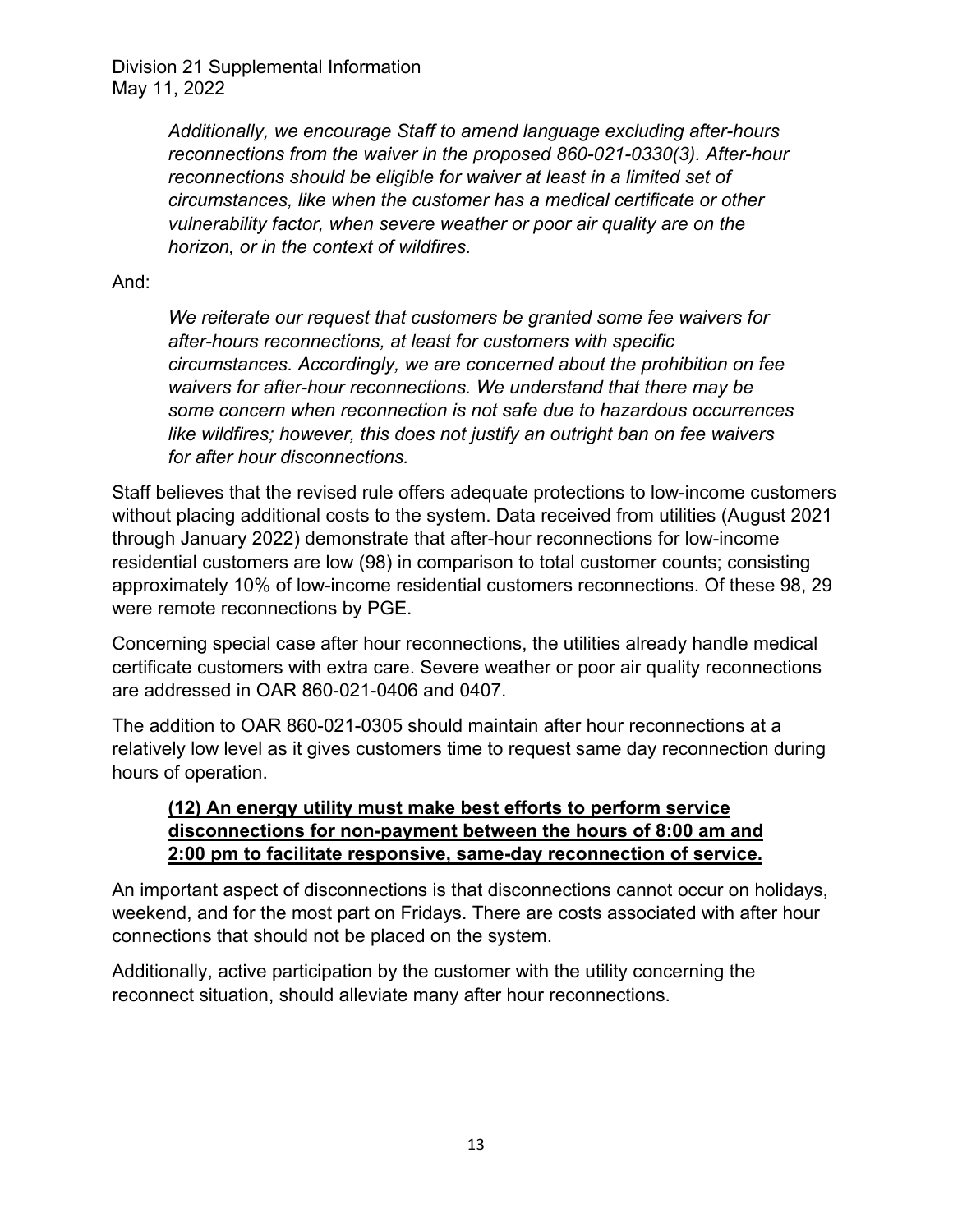## **860-021-0335**

# **Refusal of Utility Service**

Section (1) adds a reference to OAR 860-021-0330, Reconnection Fee for Utility Service as a condition for not refusing service.

(1) Except as provided in section (2) of this rule, **and OAR 860-021-0330,** an energy utility may refuse to provide service to a customer or applicant until the utility receives full payment of any overdue amount of an Oregon tariffed or price-listed charge and any other like obligation related to an Oregon prior account.

Section (2) specifically states that a low-income customer will not be required to pay a deposit; restores the one-half payment of overdue charges as recommended by the joint utilities; and changes the interval period from 30 days to subsequent billing periods to better align with utilities' billing practices concerning the balance of the overdue balance.

(2) Except for a residential customer or applicant who was disconnected for theft of service, an energy utility shall provide service to a residential customer or applicant upon receiving payment equal to at least one-half of any overdue amount of an Oregon tariffed or price-listed charge and any other like obligation related to a prior account, except deposits which must be paid in full, provided the customer or applicant has made reasonable partial payment on the account during the time service has been discontinued. **An energy utility may not require a deposit to be paid by a low-income residential customer.** The customer shall pay the balance of the amount owed to the energy utility within 30 **two subsequent billing cycles** of the date service is initiated. Upon failure to pay, the energy utility may disconnect service after providing a five-day notice to the customer. The notice shall contain the information set forth in OAR 860-021-0405(2)(a), (b),  $(c)$ ,  $(d)(A)$  and  $(D)$  and shall be served as required by 860-021-0405 $(5)$ . If a customer or applicant whose service was terminated applies for service within 20 days of the termination, the provisions of this rule apply.

Section (5) has minor clarifying changes:

(5) An energy or large telecommunications utility may refuse to provide service until the utility receives payment when all the following circumstances exist:

(a) An overdue balance has been incurred by a residential customer or applicant at a service address;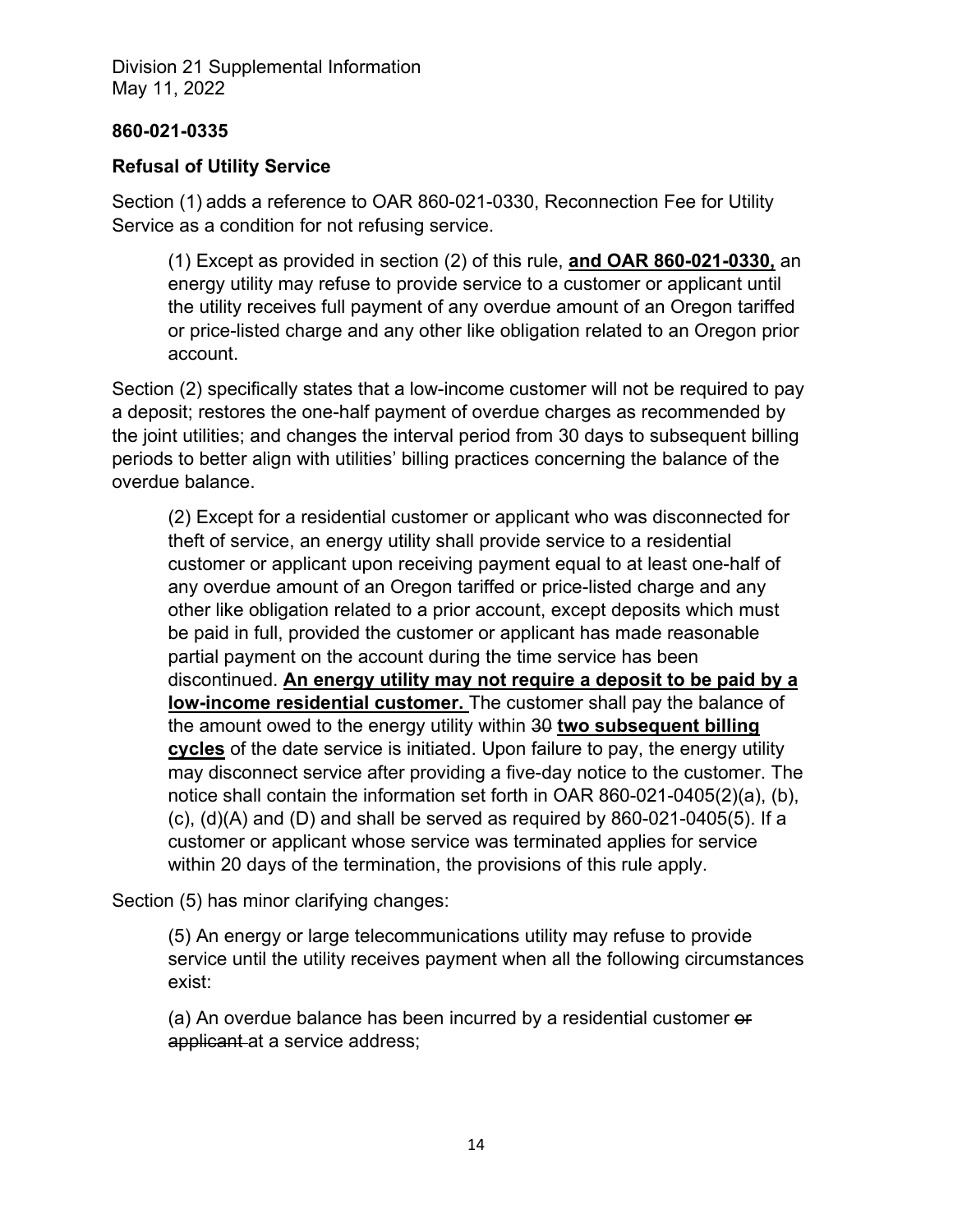> (b) A residential applicant for service resided at the service address described in subsection (5)(a) of this rule during the time the overdue balance was incurred; and

> (c) The residential customer or applicant described in subsection  $(5)(a)$  of this rule will reside at the location to be served under the new application.

## **860-021-0405**

## **Notice of Pending Disconnection of Residential Electric or Gas Utility Service**

Staff draft rules changes the 15-day notice to a 20-day notice throughout the rule. The rule also allows for electronic transmittal of notices in addition to notices by mail.

Although the Joint Utilities request to maintain the 15-day, and correctly point out:

*"…currently provide anywhere from 38-66 days, compared to the OAR's required 32 days, from billing to when disconnection for nonpayment may occur. Further, with the customer protections currently in place, customers can prevent receiving a notice or being disconnected through a myriad of ways such as setting up a TPA, seeking energy assistance, etc."* 

A big take from the focus groups is that they sometimes needed a little more time based on pay cycles. As Staff points out in the December 16, 2021, Public Meeting (December 7, 2021 Staff Report):

*"As an alternate solution, Staff discussed the possibility of proposing that the five-day notice of disconnection should follow the 15-day late notice. This change will add five days to the days from billing to disconnection. This change is significant as it will allow more time (one week) for low-income customers to pay past due bills. As a result, the shortest turn-around (Avista) would increase to 43 days (six weeks). This change will increase the Portland area utilities disconnect timeline to seven to eight weeks allowing customers more time to obtain energy assistance."* 

Staff recommended the 20-day notice in lieu of having separate notices with a longer time for low-income customers based on the utilities' concern over the burden to implement and maintain two different time frames.

Joint Utilities continue to maintain the position that the notice should not be extended from 15-days to 20 days. As PGE states:

*Changing the notice timeframe will not provide customers additional time to make payment prior to disconnection as each utility currently provides more than the OAR's required 32 days between the time of billing to when disconnection for nonpayment may occur. This change would instead*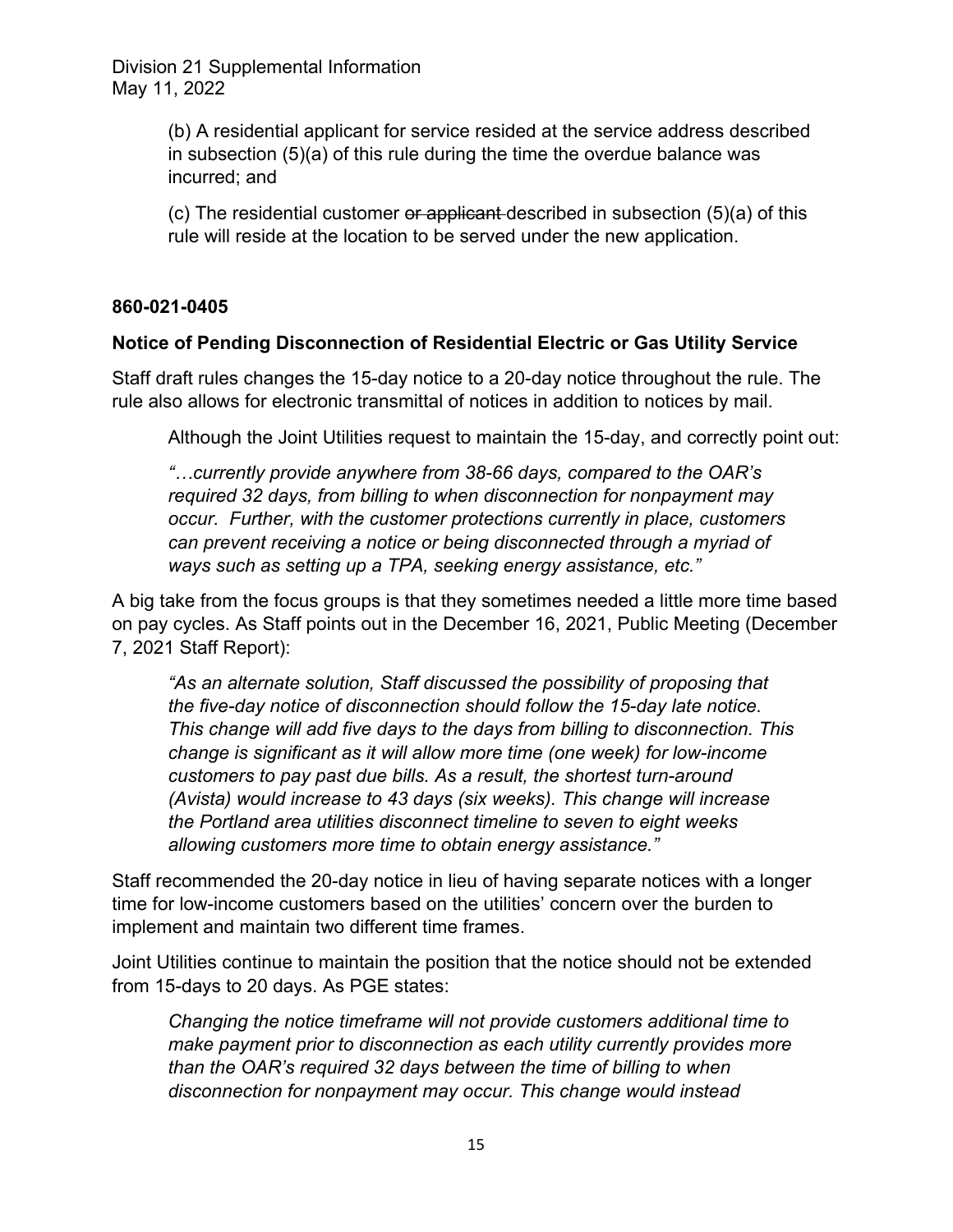> *provide customers earlier notification of the past due balance and PGE has alternative notifications already in place such as past due text and email alerts which would not require additional costs. Our efforts should stay focused on bill affordability and arrearage assistance*

Staff appreciates the efforts utilities have made to keep customer connected. Staff also recognizes the current time frame from billing date to disconnection (38 – 66 days). However, as noted above, focus-group participants requested a little more time to pay a bill. From Staff's perspective, customers paying bills and staying connected are a benefit to utilities.

Joint Advocates stated:

*We would also like to better understand and explore at the April 6 workshop the challenges to implementing different notice timelines for low-income customers when utilities are already going to be implementing different policies for this group.*

Based on responses to data requests, utilities state varying costs (\$11,000 to \$250,000) and timelines to implement a change due to programming and other IT initiatives; PAC (late 2023), PGE (Q2 of 2023), Idaho Power (six to 11 weeks), and Cascade (Q4 of 2022). If the Commission approves the change, utilities can request a waiver of the rules until system modifications are made.

NW Natural brings up an interesting point about its process including 3-day call notification. Staff believes that NW Natural can continue this process that would occur on day 17 as opposed to the current day 12.

With that said, Staff recognizes that each utility has different steps and procedures in their disconnect processes; and that the change to a 20-day notice may not result in an additional five full days extension to disconnection. However, Staff also believes that energy utilities will continue to work hard and smart to keep customers connected.

Joint Advocates state:

*We would like to learn about the implications of the changes in OAR 860- 021-0405(9)(b)(B) from Staff and the utilities at the April 6 workshop.*

Section (9)(b)(B) clarifies noticing when a utility has the capability of remote disconnection.

(B) **Where the service address has remote disconnect capability installed, a**Attempt to contact the customer at **least once, two days prior to the expected date of disconnection.**a service address where remote disconnect capability is installed via the telephone at least twice a day for the three consecutive days prior to the proposed disconnection, and at least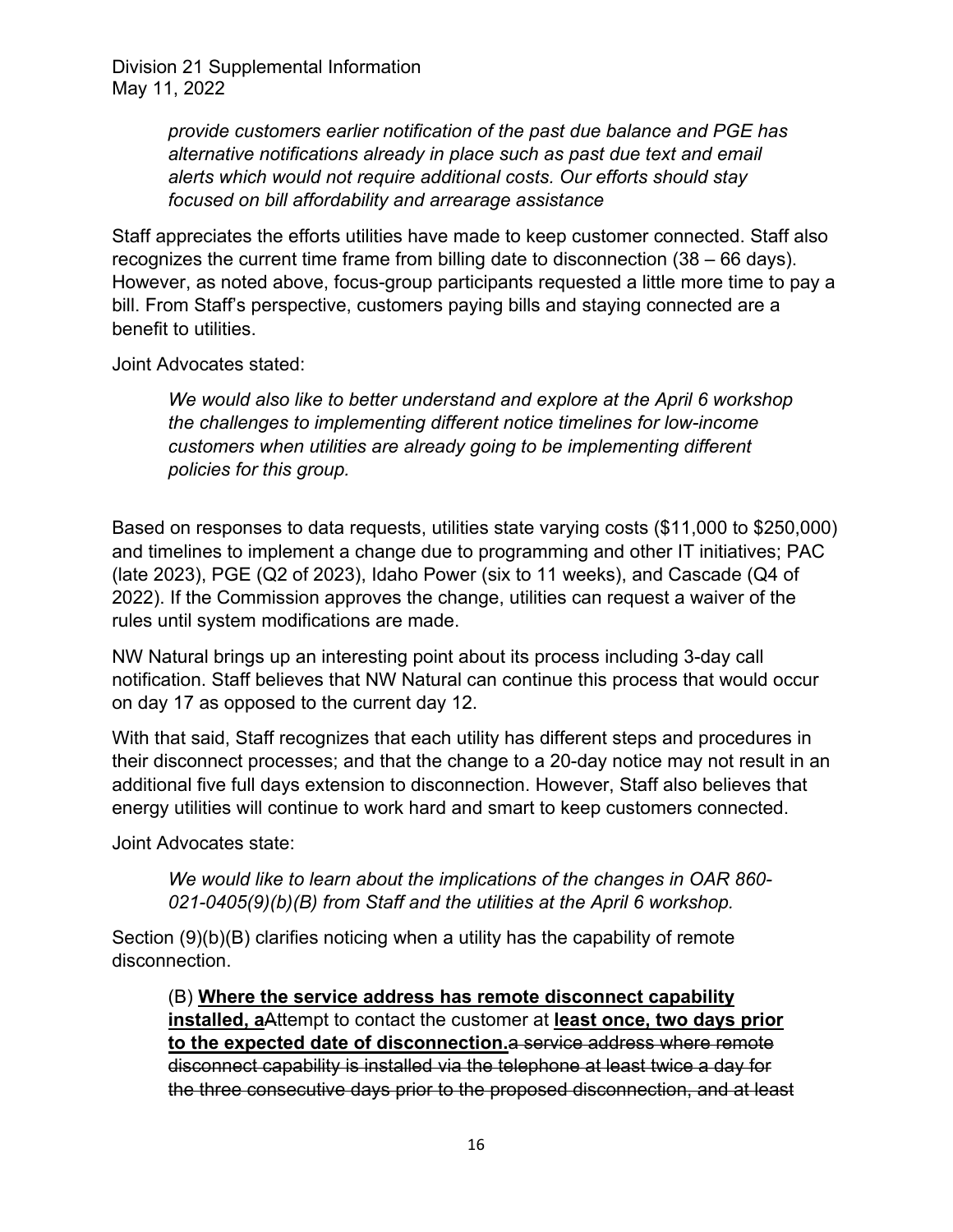> one call must be placed during the morning or afternoon (8:00 am to 5:00 pm) and another call placed during early evening (6:00 pm to 8:00 pm). Where **If contact is attempted via telephone and** an answering machine or service is available, the utility must leave a message at the end of each calling dayinforming the customer of the proposed disconnection. Initial implementation of section (9)(b)(B) may not occur during the winter heating season (November 1 through April 30).

The change reduces the amount of calls, but maintains the requirement to call at least once; and leave a message if an answering machine (or service) is available. Staff has been previously told on numerous occasions that customers in arrears avoid answering phone calls and opening bills. To inundate the customer with repeated calls probably does not add value to the system.

Concerning collection at the door, OAR 860-021-405(11), Lead Staff continues to believe that collecting money at the door should be a utility decision and not required by the Commission. Staff continues to contend that:

- Three utilities (PGE, PAC, and Cascade NG) have Commission approved waivers.
- Utilities have established multiple means of paying bills. As an example, Cascade Natural Gas utilizes online payments, customers can set-up automatic payments or electronic checking transfers, use CNG's 3rd party card payment processor Speedpay, mail or drop off payment, and pay in person at convenience pay locations or western union (both that take cash).
- The PUC's Consumer Services cannot locate any instances of receiving complaints about customers not being able to pay at the door.
- In a quick look by Cascade Natural Gas, the company has received a total of nine complaints from 2018 to date about this issue.
- Staff has been told on numerous occasions that customers in arrears avoid answering phone calls and opening bills. This hesitancy to transact with a utility at the door would appear to be also plausible, resulting in a probably infrequent means of transacting.

Joint Advocates comment on collecting money at the door:

In fact, we believe that it is reasonable for a utility to have to accept some *payment at the door to prevent a customer from experiencing disconnection when utility staff is there to disconnect. Recognizing the need to keep utility staff safe, and balancing that interest with that of its customers, we think a possible middle ground solution is to put a cap on the amount of money to be tendered at the door to prevent service disconnection. This balance would both heighten utilities' staff safety and ensure that customers are not disconnected from an essential service.*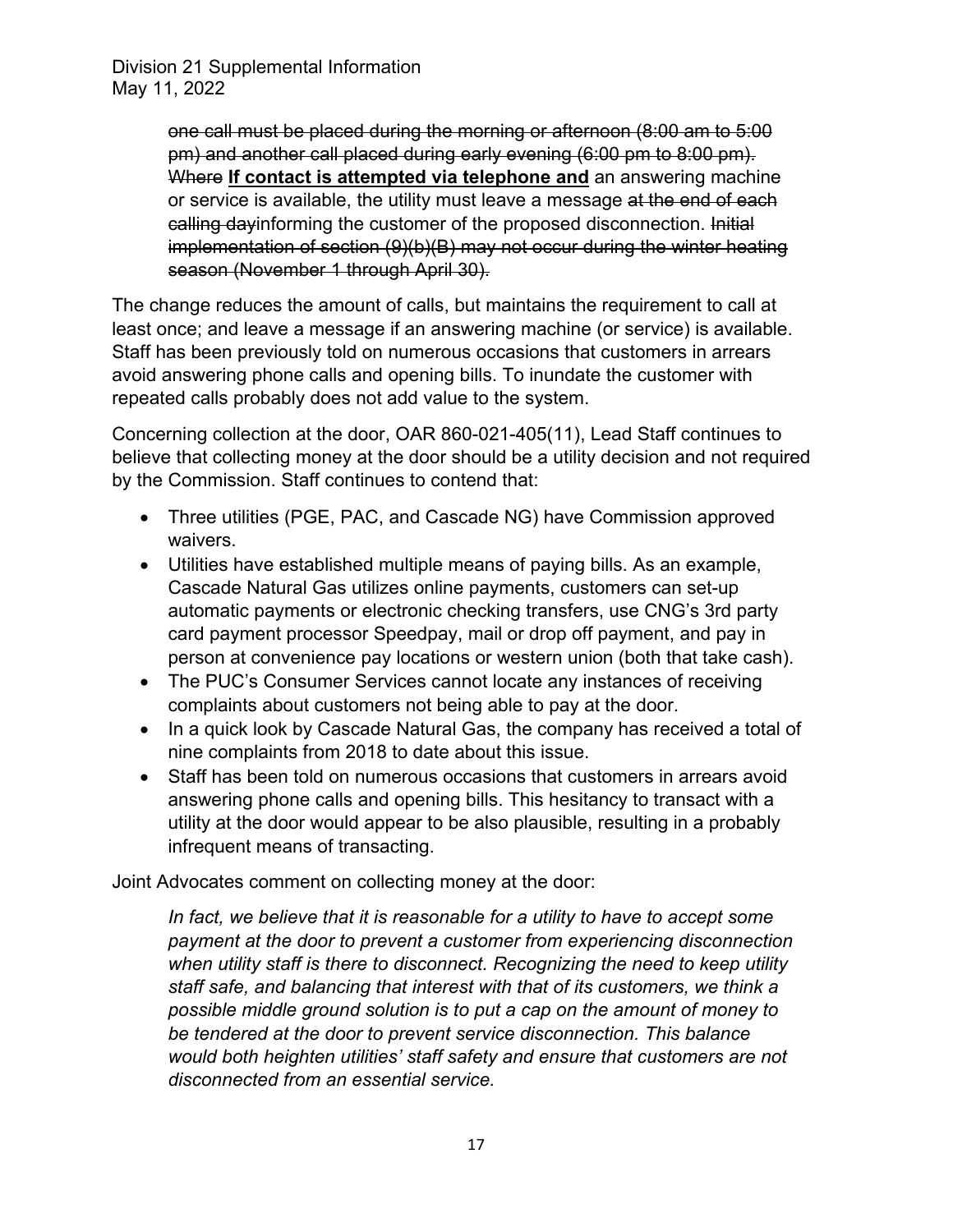Staff believes that the problem with this approach is that a person with mal-intent would not know how much money a utility personnel is holding. Smaller monetary collections would not necessarily result in utility personnel being safer.

However, as a result of discussions during the April 6, 2022, workshop, Staff added language that will delay the disconnection by at least 24 hours to allow customers multiple means to make payments to prevent disconnection. The change also allow utilities to continue collections at the door if they choose to maintain this practice.

Staff made changes to Section (11) to state:

(11) When the energy utility makes personal contact under this rule the utility's representative making contact is **may be** empowered to accept reasonable partial payment of the overdue balance under the time-payment provisions of OAR 860-021-0415 **If an energy utility has a policy to not allow collections at the door, the utility representative shall attempt to notify the customer of methods to pay the outstanding balance or a reasonable partial payment to prevent disconnection. The energy utility shall delay disconnection as determined by the utility and notify the customer in such case that they have a minimum of 24 hours for the customer to contact the energy utility and make adequate payments.**

Staff notes that from the period of August 1, 2021 to January 31, 2022, only three utilities collected money at the door, for a total of \$462,511, \$4,063 that was collected from 21 low-income residential customers. Staff believes that the above changes work to address both Joint Utilities and Joint Advocates concerns.

# **860-021-0406**

# **Wildfire Displacement Protection**

Added both level 2 (Joint Advocates) and level 3 (Joint Utilities) to evacuation notice. In Section (1) added "best effort" based on Joint Utilities" comments:

*"The Joint Utilities are concerned about if or how we will know about all evacuation orders. The joint utilities ask flexibility to this language in the event the utility is unaware of an evacuation order."* 

**(1) An energy utility shall make best efforts to put into effect a moratorium on the disconnection of residential and commercial service for nonpayment on any day a residential or commercial customer is under a level 2 or 3 evacuation notice due to wildfires.**

**(2) An energy utility shall make best effort to put into effect a moratorium on the disconnection of residential and commercial service**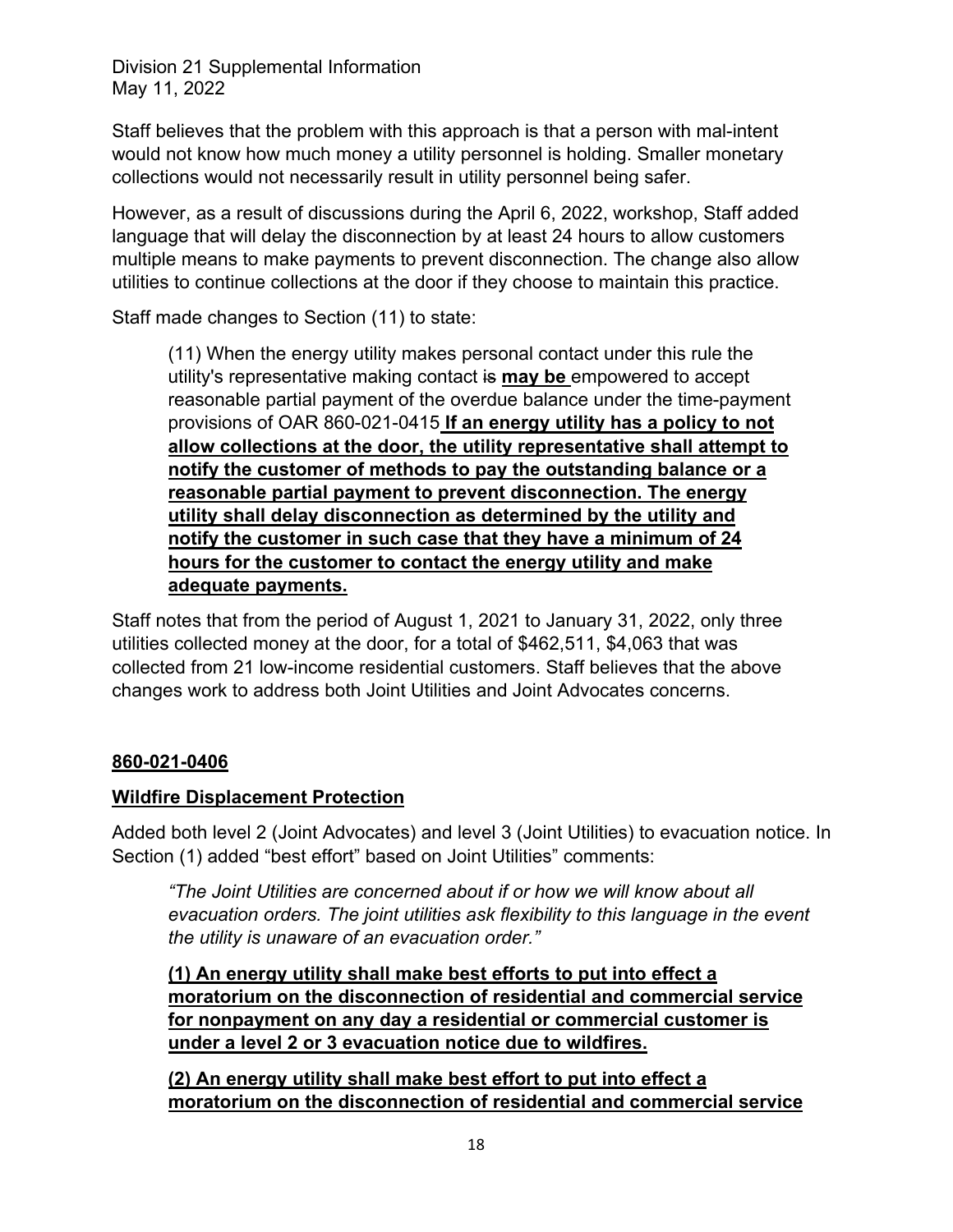# **for nonpayment on any day of a level 2 or 3 evacuation order and the day after a level 2 or 3 evacuation order has been lifted.**

In Section (3), Staff also added, "Upon request from a customer" based on Joint Utilities comments:

*"The joint utilities would like to reconnect at the request of the customer in the event the customer has moved out or does not wish to have service put back in their name."*

# **(3) Upon request from a customer who has been disconnected for nonpayment within the previous 72 hours of a wildfire evacuation, after the evacuation order has been lifted, an energy utility shall make best efforts to reconnect the customer.**

Staff also added a new Section (4) concerning energy utility outreach based on Joint Advocates comments that:

*We recommend that Staff, utilities, and advocates take the time to explore a balance that can work for various circumstances and that takes advantage of broad communication strategies. That conversation could begin at the April 6 workshop. Regardless of what the process is for reconnection after evaluation notices, customers must be aware of this process immediately after implementation. This means requiring outreach methods for utilities to ensure proper dissemination of information, such as local news coverage, radio advertisements in various languages, outreach to community-based organizations and school districts, and more.*

*There are various circumstances that can prevent someone from knowing the proper steps to take to be reconnected (lack of access to the internet, no bill records, no power, digitally illiterate, non-English speaking, disabled, etc.). Simply stating that the utility can be contacted because their number is on the internet and on the utility bills is incognizant as it disregards the multiple realities people face. How people are made aware is important, and that low-income customers, medically vulnerable customers, and other Functional and Access Needs/At-Risk Populations are prioritized in that outreach about the protections that these Division 21 rules warrant them is crucial.*

**(4) An energy utility shall make best efforts to have information available on its website concerning wildfire displacement; and when practical, information from the energy utility that includes energy utility contact information shall be available at local emergency command centers, local community based organizations, and local media.**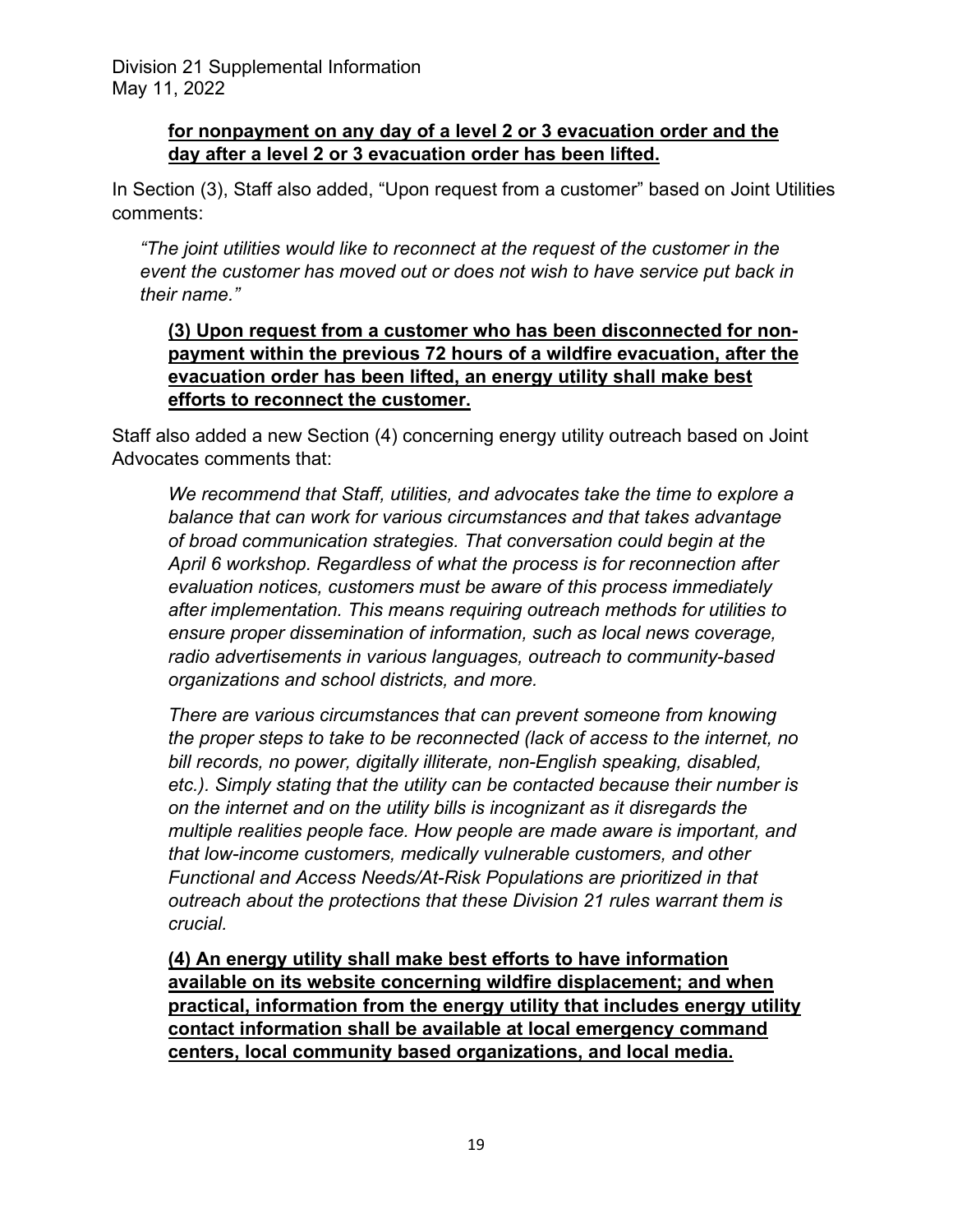## **860-021-0407**

# **Severe Weather Moratorium on Disconnection of Residential and Small Commercial Electric or Gas Utility Service for Nonpayment**

Staff added small commercial customers to the rule.

In Section (1), Staff clarified "Winter Storm Warning." According to the National Weather Service:

*"Snow, sleet, or ice expected. Take Action! Confidence is high that a winter storm will produce heavy snow, sleet, or freezing rain and cause significant impacts."*

In Section (1), Staff also struck out the word "high" to clarify that when the temperature is under 32 degrees at any point of the day, a moratorium would be in effect.

Although Joint Advocates believe this is an improvement, in Supplemental Comments, Joint Advocates state:

*OAR 860-021-0408(1) triggers a severe weather moratorium when the forecasted high temperature is lower than 32, and the Second Draft adds a winter storm to the severe weather moratorium triggers. However, symptoms of hypothermia and respiratory symptoms can occur at temperatures well above 32°F, sometimes in the mid 50s.* 

Joint Advocates go on to state:

*A moratorium at 32°F is likely to reduce harm, but will not fully protect against health impacts from cold weather. At the April 6 workshop, Staff expressed interest in exploring modifications to OAR 860-021-0408(1) that would trigger a severe weather moratorium when the temperature is forecasted to be below 32°F (instead of the current forecasted high of 32°F). While that change to OAR 860-021-0408(1) would be a significant improvement from the current severe weather moratorium rule, and is likely to reduce harm, it will not fully protect against health impacts from cold weather.*

Staff believes that with the changes made including striking out "High," Oregon has one of the strongest severe weather moratorium conditions as compared to other states.<sup>1</sup>

In Section (3), Staff accepted Joint Utilities' revisions that clarified the rule.

# **(3) An energy utility must put into effect a moratorium on the disconnection of residential and small commercial service for nonpayment when the Air Quality Index is at or above 100 as issued on**

<span id="page-19-0"></span><sup>1</sup> https://neada.org/wintercovid19moratoriums/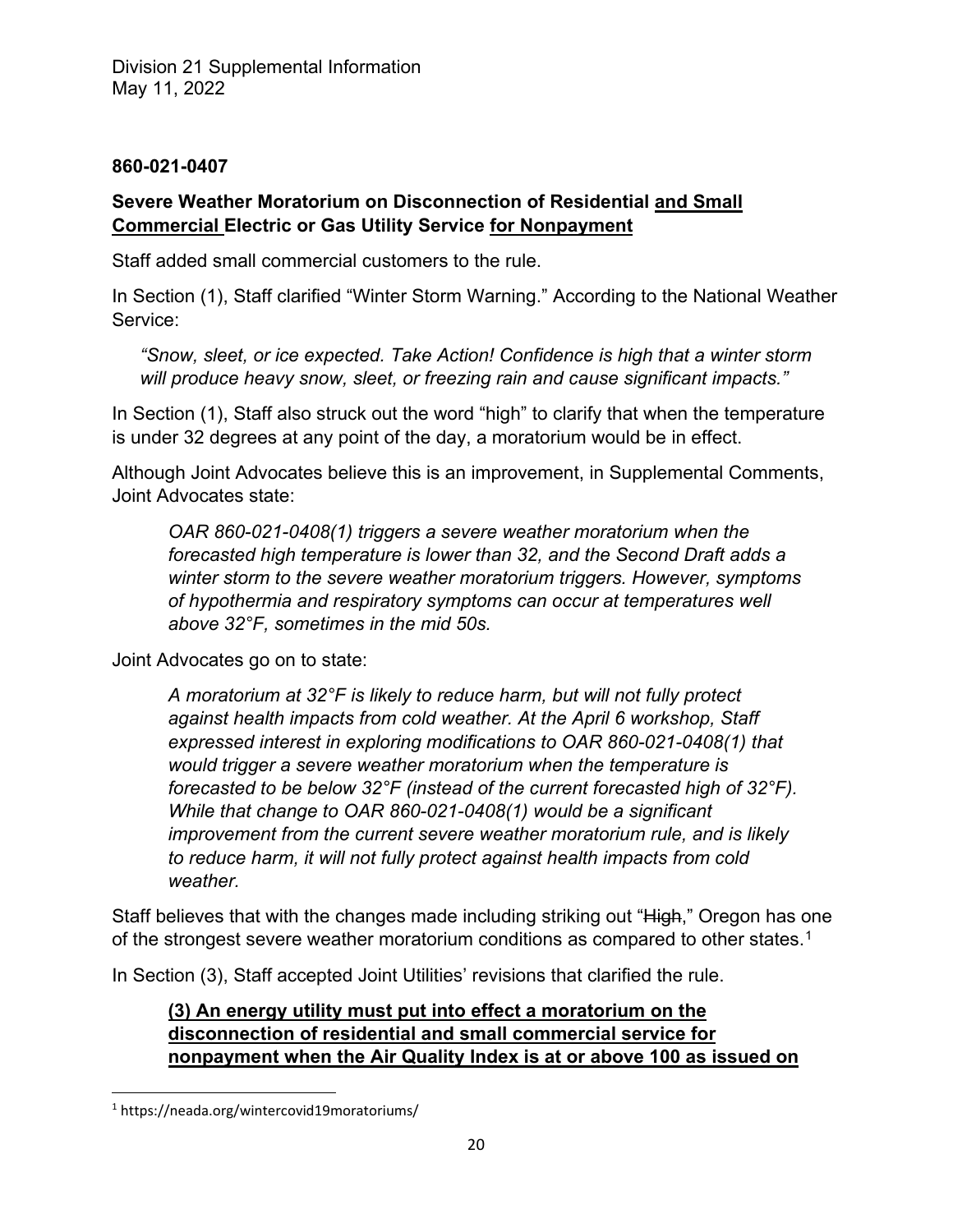# **the website AirNow.gov or a similar air quality reporting service that may be designated by the utility.**

Staff removed, Based on Joint Utilities' input, the previously added Section (6) as it is clear in Section (3(b):

(**6) For purposes of section (3) of this rule, an energy utility must base the need for a moratorium on data available from AirNow.gov or a similar air quality reporting service that may be designated by the utility.**

Revised Section (9) to state.

**(9) Upon request from a customer who has been disconnected for nonpayment within the previous 72 hours of a severe weather or air quality condition outlined in sections (1), (2), and (3) of this rule, an energy utility must make best efforts to reconnect service. The energy utility may apply reconnection fees authorized in OAR 860-021-0330 to any reconnection.**

This adds a similar provision to the new Wildfire Rule, which has the customer requesting reconnection.

Joint Advocates continue to believe that the proposed changes are not adequate and state:

*We continue to ask for a deeper conversation on more health protective triggers for cold weather based severe weather moratoria. Our March 7 comments outline why the current triggers are not sufficient, and why the proposed triggers still have room for improvement. We described specific events in our region and how they would not have triggered a moratorium under the current rules or the rules as staff proposed to amend them, even though temperatures were extremely cold. Our Mach 7 comments also outlined our concerns regarding the inequitable impacts of having to face cold weather while disconnected. People who are at risk of disconnection because they cannot afford their energy bill are also likely to be the same people who live in poorly weatherized homes. As you can infer, this leads to higher bills and places these individuals at higher risk due to low indoor temperatures. With this in mind, we respectfully disagree with Staff's sentiment that the current or the revised rules provide sufficient protection and that no additional changes are necessary.*

*While we continue to advocate for having a human health and safety centered conversation on this issue, we restate our proposal that local government's extreme or severe weather emergency declarations be*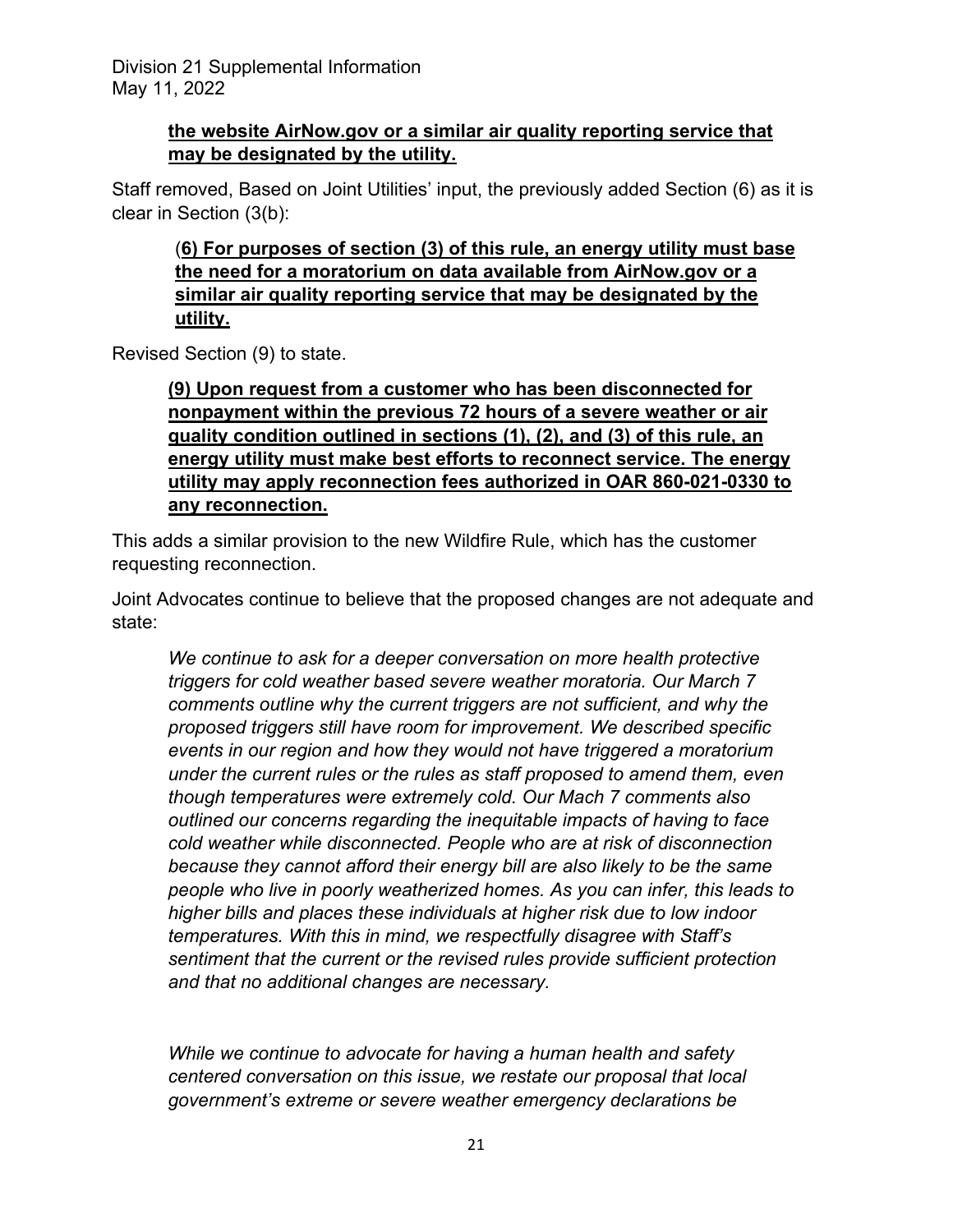> *included to the list of triggers. Local governments generally collaborate with utilities in situations of high risk to human health and safety, like severe weather events, so utilities are likely to be informed of these local alerts. While the National Weather Service is indeed a source of government expertise on weather, local governments respond to protect life and health in severe weather events and best understand the needs and vulnerabilities of their communities. Staff would be remiss to dismiss local government expertise in this process.*

As previously stated, the added protections in this rule result it being one of the strongest in the country. Utilities serve many different jurisdictions (cities, counties, etc.) and for utilities to try to track and incorporate different local government declarations would be difficult. As an example, the City of Salem, including incorporated areas, falls under multiple different jurisdictions (City, Polk County, and Marion County).

Joint Advocates continue to request that utility outreach to disconnected customers be added to the rules:

*We restate our request that Staff include in subsequent drafts of the Division 21 rules a requirement that utilities engage in outreach to disconnected customers during severe weather events. Further conversation on the basis of Staff's discomfort with our request revealed Staff's concern that our request would ask the utility to engage in a social service function that Staff considers outside the realm of utilities' work. To this end, we want to emphasize that, as far as we are aware, a utility is the only entity that knows that a particular household is disconnected due to inability to pay during a severe weather event. A person or family facing a severe weather event without utility service is especially vulnerable to the impacts of that event.*

Staff continues to believe that contacting disconnected customers about weather events and social services offered during extreme weather events is not a utility function. Even without power or natural gas, customers would still have access to other resources through their phone, family, friends, and neighbors; and are able to sign up for emergency notifications with local governmental bodies in order to receive communications concerning extreme events efficiently.

## **860-021-0408**

## **Disconnect Reporting Rule**

SBUA requested small commercial customers to be included in the reporting requirement.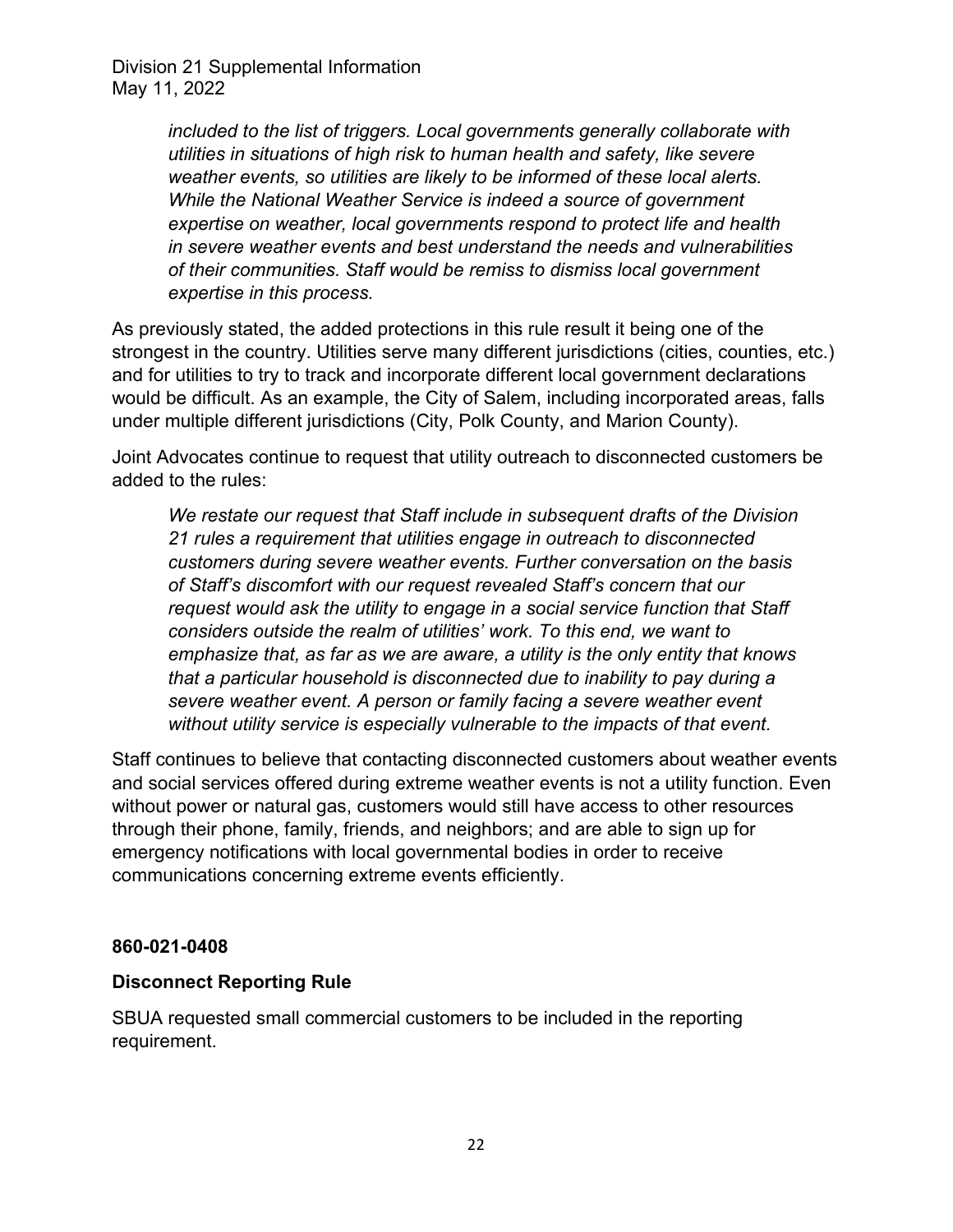Staff added "*small commercial*" to the rule. As a result of UM 2114, energy utilities are reporting small commercial disconnects and Staff does not consider this to be an onerous burden to report.

# **860-021-0410**

## **Emergency Medical Certificate for Residential Electric and Gas Service**

The Joint Utilities requested that the current 14-day certification remains and not require the UM 2114 Stipulated Agreement change to 60 days.

*"The Joint Utilities ask to keep the current language of 14-days. The 60-day period was provided during the pandemic when it might have been difficult to see a Qualified Medical Professional, but the Joint Utilities do not think this is a reasonable amount of time as a standard."*

Staff agrees that the pandemic is over, but believes a customer needs more than 14 days to work with a medical provider and *revised the 60 days to 30 days.*

Joint Advocates believe that the 60-day certification in the UM 2114 Stipulated Agreement should be maintained:

*The Joint Advocates supported the original 60-day period to submit documentation after someone has self-certified as being medically vulnerable. We are not comfortable with decreasing it to 30 days, let alone 14 days, without a broader conversation grounded on the realities of the process and time it takes to obtain confirmation from a medical professional. Not only is this process entangled with healthcare accessibility issues, but it is dependent on third-party (medical professional) availability, which we know is increasingly scarce. Allowing a longer period to obtain confirmation is necessary for offering realistic and workable protections through these rules. In sum, we support the 60-day period, and strongly oppose going below Staff's current 30-day period.*

Staff's understands that working with medical professionals is not always easy; however, the rule allows for initial oral certifications from a medical provider prior to receiving the necessary documentation. As such, 30-days is over twice the time period in existing rules.

In Section (5)(b), Staff accepted the Joint Utilities recommendation of removing *"at least once during the duration of the time-payment agreement;"* As pointed out:

*"The Joint Utilities do not think this addition is necessary as the provision allows for renegotiation of the TPA."*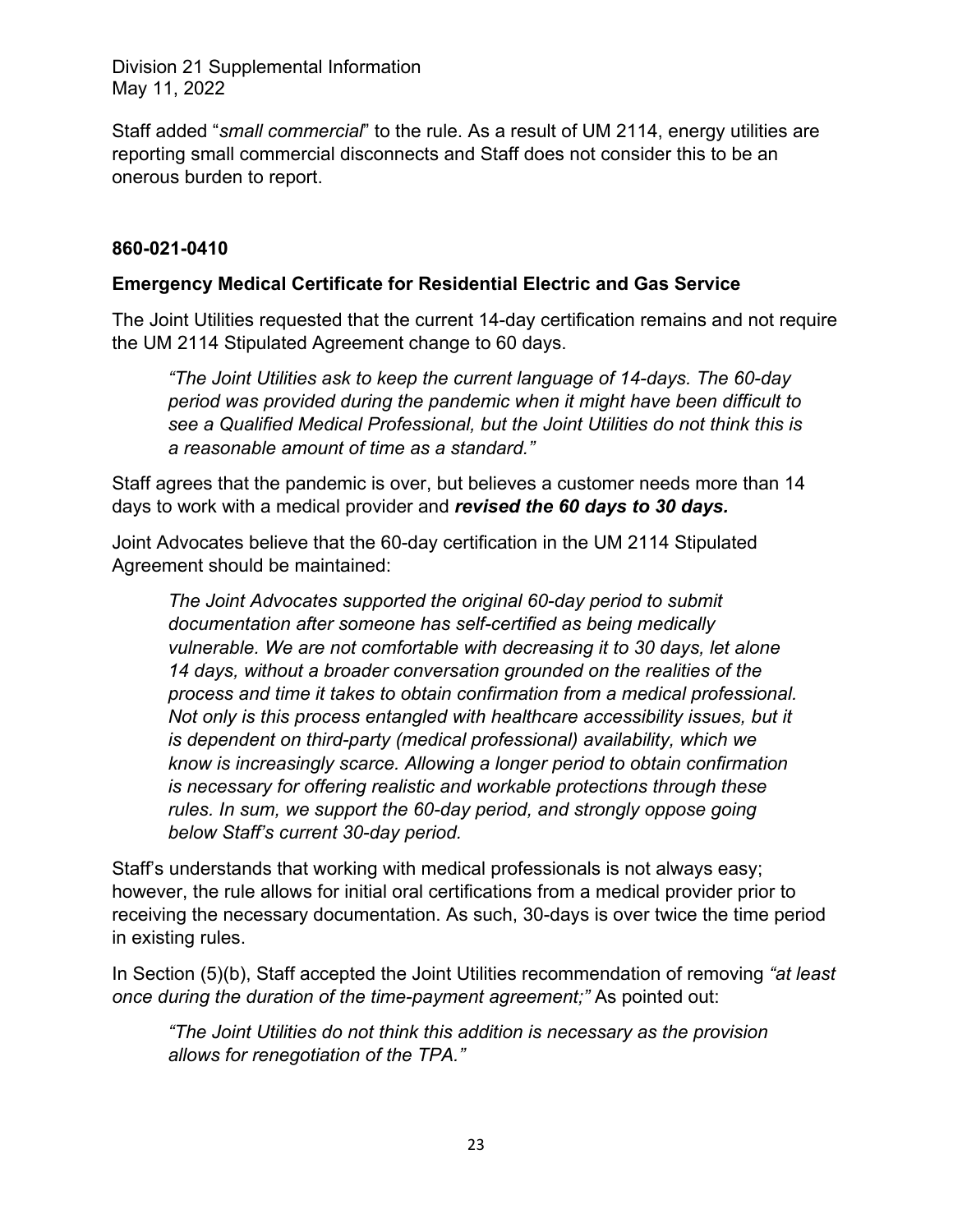As a result, there are no changes to Section (5)(b), maintaining the current language.

(b) When financial hardship can be shown, a customer with a medical certificate may renegotiate the terms of a time-payment agreement with the energy utility;

## **860-021-0414**

# **Equal-Payment Plans for Residential and Small Commercial Electric and Gas Service**

Based on input from SBUA, Staff added Small Commercial customers to be eligible for Equal Payments. PGE noted that it already provides equal payment plans to small commercial customers/

## **860-021-0415**

# **Time-Payment Agreements for Residential Electric and Gas Service (Nonmedical Certificate Customers)**

In the revised draft, *Staff removed the extension of TPAs, based on data received from data requests.* Joint Utilities' requested that the rules maintain the current 12 months stating that utilities can offer greater length TPAs on an individualized basis. Joint Utilities' state:

*"Defaulting to 24-month TPAs will not be a benefit to all customers. There is data to suggest customers may be more likely to default or feel overwhelmed when they are on a longer TPA. Instead, the Joint Utilities ask that their customer service teams have the flexibility to work with the customer and set them up on a plan that makes the most sense given their situation, which could include a TPA up to 24-months in duration. For this reason the Joint Utilities do not support establishing a default rule-required TPA duration of 24 months, but rather keep the default TPA duration at 12-months as currently required while allowing for longer TPAs to be offered on an individualized basis."* 

The completion rate for TPAs longer than 12-months ranges from 3.0% (Avista) and 31.90% (NW Natural). In the case of NW Natural, the default rate can potentially increase as numerous TPAs are still active. Concerning 12-month TPAs, the completion rate ranges from 5.0% (Avista) to 47.60% (NW Natural). Data also indicates that for the most part, the lower the TPA duration, the higher the completion rate. With that said, PGE has a completion rate of 11.30% for less than six months, and a 13.50% for six months.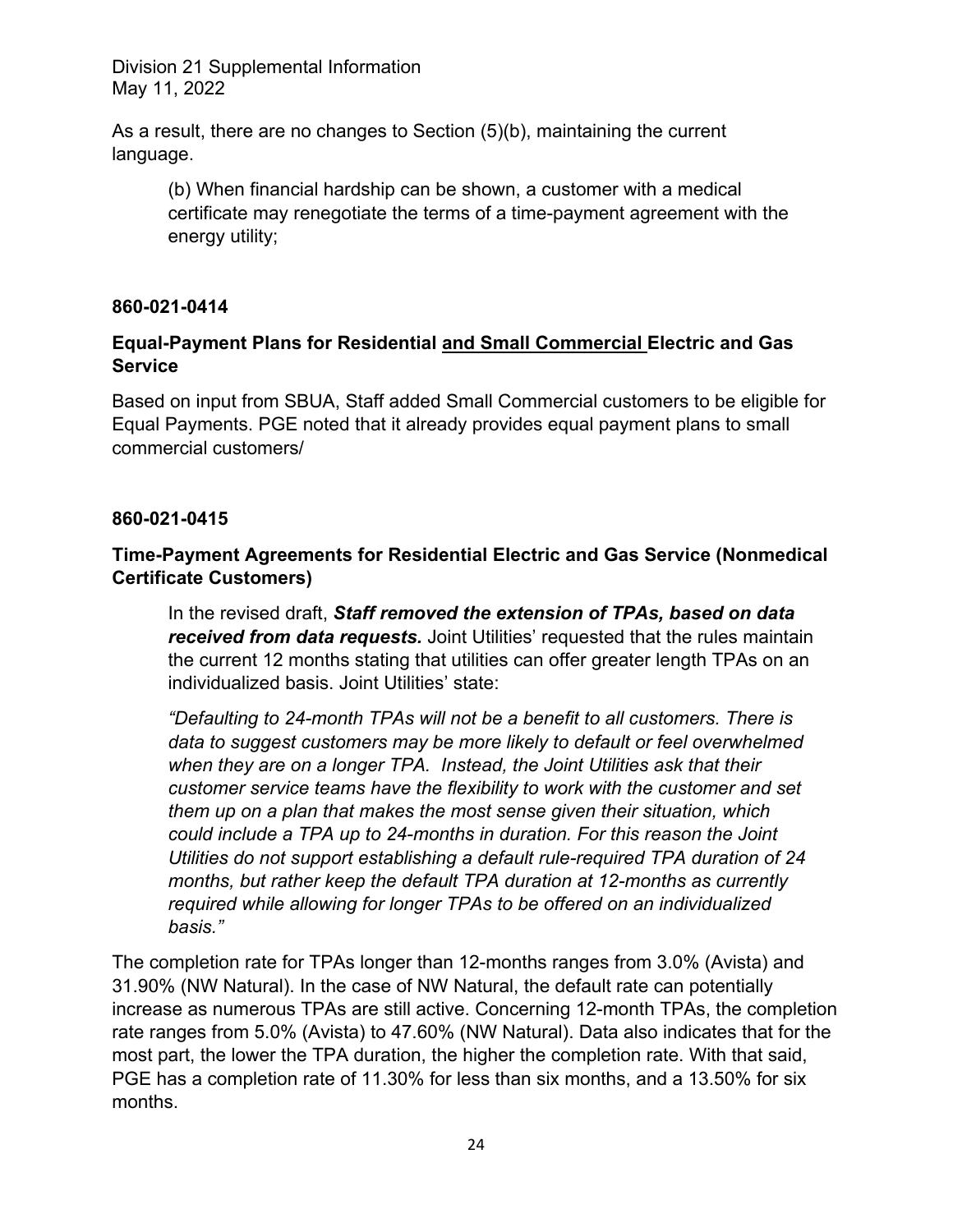As such, Staff did not add to the current twelve months that is in rules. Utilities maintain payment histories for its customers and should continue to have the flexibility to work with customers based on this historical information. As previously mentioned, it is advantageous to utilities to work with customers to secure payments.

Joint Advocates request that Staff maintains the 24-months.

*"We support Staff's proposed changes to 860-021-0415 extending the maximum length of a time payment agreement from 12 to 24 months. If Staff settles on language that would not set the 24 months as the default, the 860- 021-0415 should outline that utility customer representatives must inform customers that they can have up to 24 months to repay their arrears."* 

As a result, Staff revised Section (4) of the rules to include language of longer duration plans (based on a recommendation of Joint Advocates):

(4) The energy utility and customer may agree in writing to alternate payment arrangement**, including plans of longer duration**, provided the utility first informs the customer of the availability of the payment terms in sections (2) and (3) of this rule.

Staff also maintained the reference to a 20-day late notice, striking out "15."

Staff maintained new Section (5), which allows for renegotiation of a TPA, stating:

**(5) During the term of the time-payment arrangement, a customer whose financial condition changes during the term of a time-payment arrangement who defaults on a time-payment arrangement and who seeks to renegotiate payment arrangements, may do so at least one time under the same terms specified above.** 

Staff maintained the removal of the requirement of utilities to offer TPAs to small commercial customers. This requirement was pandemic based; and is no longer necessary based on the end of the pandemic and data on arrearages. Below is a comparison between January 2021 and March 2022.

|                            | January 2021 | <b>March 2022</b> |
|----------------------------|--------------|-------------------|
| <b>Customers in Arrear</b> | 17,130       | 14,116            |
| <b>Total Arrears</b>       | \$8,758,268  | \$5,329,266       |
| Average 30+ Day Arrears    | \$278.59     | \$253.21          |
| Average 60+ Day Arrears    | \$425.75     | \$318.09          |
| Average 90+ Day Arrears    | \$863.73     | \$825.93          |

Additionally, small commercial customers have other options for funding, and energy utilities should not have to be a source of funding for small commercial customers through the use of TPAs.